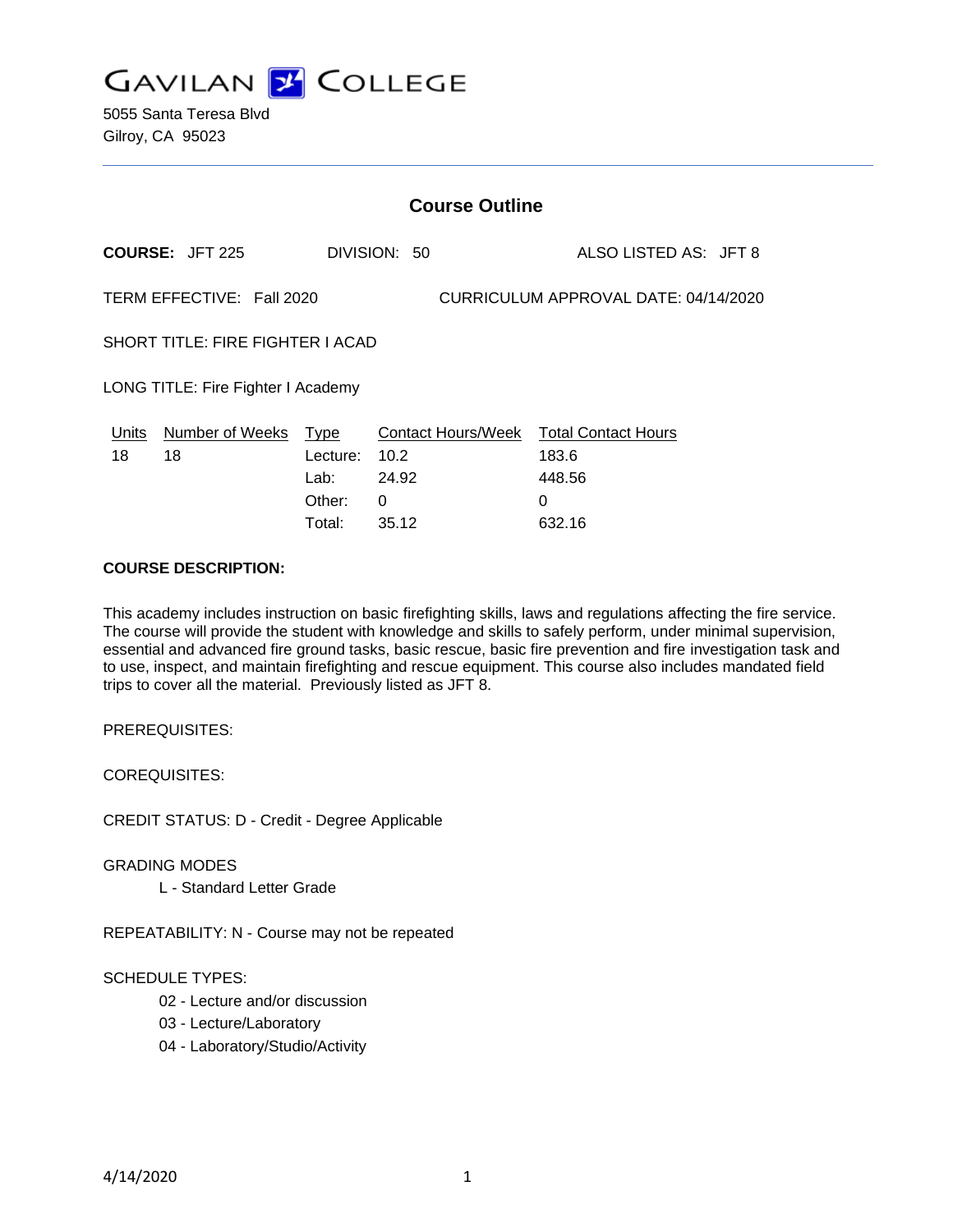### **STUDENT LEARNING OUTCOMES:**

By the end of this course, a student should:

1. Explain the theory and fundamentals of heat transfer, fundamentals of combustion, elements of fire and describe how the removal of any one of the elements will result in the extinguishment of the fire.

2. Coordinate the type of personal protective equipment needed for different exposures and locate the equipment on the engine.

3. Compare the different types and applications of portable fire extinguishers for successful extinguishment of small fires.

4. Identify the fire attack methods to combat fires as safely and efficiently as possible and a systematic approach to the fire fighting operations to eliminate confusion and inconsistency on the fire ground.

5. Operate and practice with the components, accessories and functions of self-contained breathing apparatus.

6. Identify the steps a fire fighter needs to take as a first responder to remove or mitigate safety hazards that may further threaten victims, bystanders, and public safety personnel while observing information to provide to the investigators that is pertinent to the investigation.

7. Demonstrate the techniques for inspecting, coupling and uncoupling hoseline during loading operations

#### **CONTENT, STUDENT PERFORMANCE OBJECTIVES, OUT-OF-CLASS ASSIGNMENTS**

Curriculum Approval Date: 04/14/2020

Lecture Content:

Curriculum Approval Date: 04/14/2020

- 1. The Orientation and History of the Fire Service
- a. Intro
- i. Training to Become a Fire Fighter
- ii. Fire Suppression
- b. Fire Fighter Guidelines
- i. Safety
- ii. Follow Orders
- iii. Teamwork
- iv. Golden Rule
- c. Firefighter Qualifications
- i. Age, Education, Medical, Physical Fitness, and Emergency Medical Care Requirements
- d. Roles and Responsibilities of Fire Fighter
- i. Fire Fighter I
- ii. Fire Fighter II
- e. Roles within the Fire Department
- i. General Roles
- ii. Specialized Response Roles
- f. Working with Other Organizations
- i. Incident Command System
- ii. Agencies called upon for Large-Scale Incidents
- g. Fire Department Governance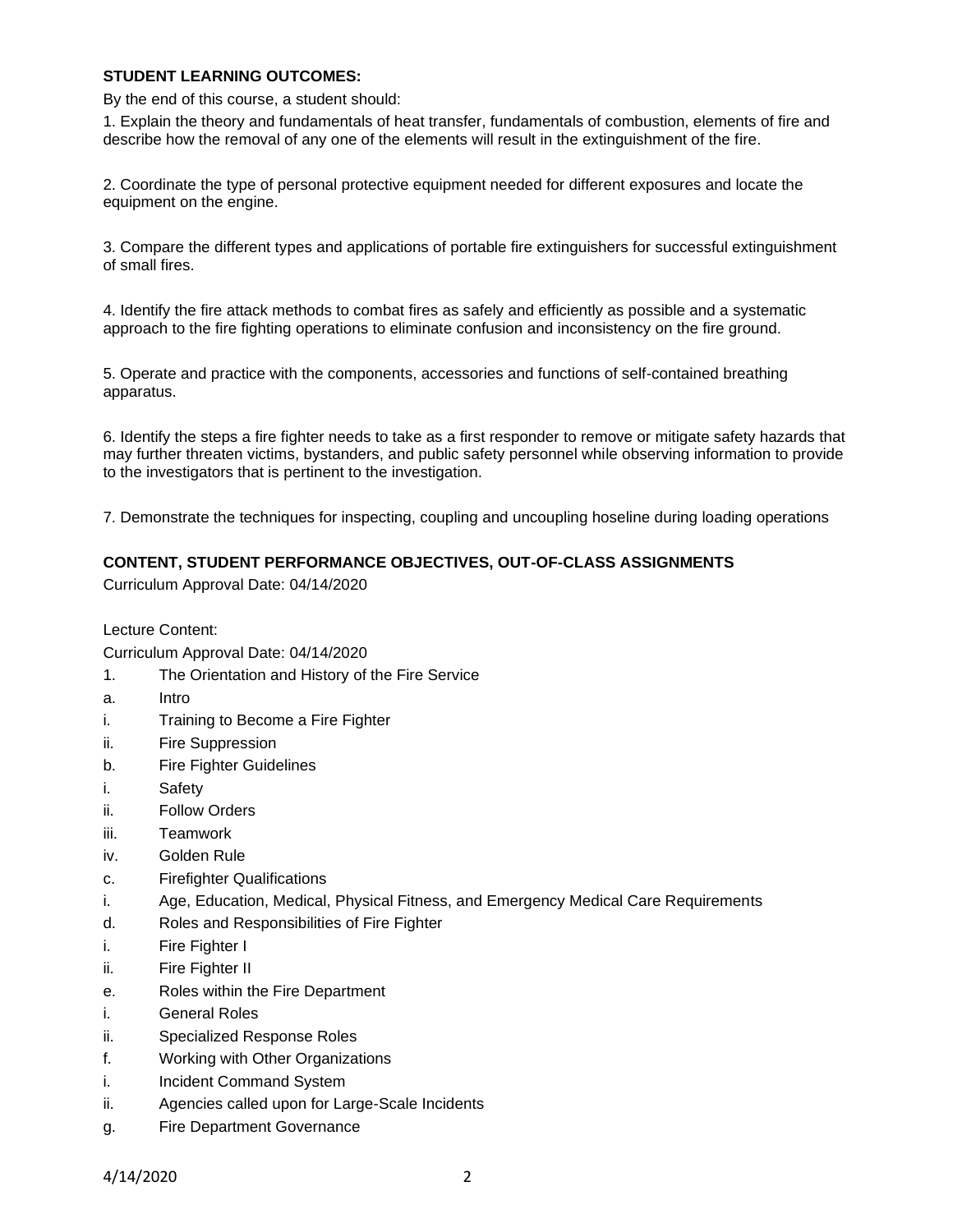- i. Governance
- h. The Organization of the Fire Service
- i. Company Types
- ii. Other Views of Fire Service Organization
- iii. Chain of Command
- iv. Source of Authority
- v. Basic Principles of Organization
- i. The History of the Fire Service
- i. History of Fire Science
- ii. The American Fire Service
- iii. Building Codes
- iv. Training and Education
- v. Fire Equipment
- vi. Communications
- vii. Paying for Fire Service
- j. Fire Service in the United States
- i. Intro to Fire Service
- 2. Fire Fighter Safety
- a. Causes of Fire Fighter Deaths and Injuries
- i. Heart Attack and Stroke
- ii. Vehicle Collisions
- iii. Injuries
- b. Injury Prevention
- i. Standards and Procedures
- ii. Personnel
- iii. Training
- iv. Equipment
- v. Reducing Fire Fighter Injuries and Deaths
- c. Safety and Health
- i. Intro to Safety and Health
- ii. EAPs (Employee Assistance Program)
- d. Safety During Training
- i. Training
- e. Safety During Emergency Response
- i. Emergency Response
- f. Safe Driving Practices
- i. Laws and Regulations Governing Emergency Vehicle Operation
- ii. SOPs for Personal Vehicles
- iii. Safe Driving Begins with You
- iv. Vehicle Collison Prevention
- v. The Importance of Vehicle Maintenance
- g. Safety at Emergency Incidents
- i. Teamwork
- ii. Accountability
- iii. Incident Scene Hazards
- iv. Using Tools and Equipment Safely
- v. Electrical Safety
- vi. Lifting and Moving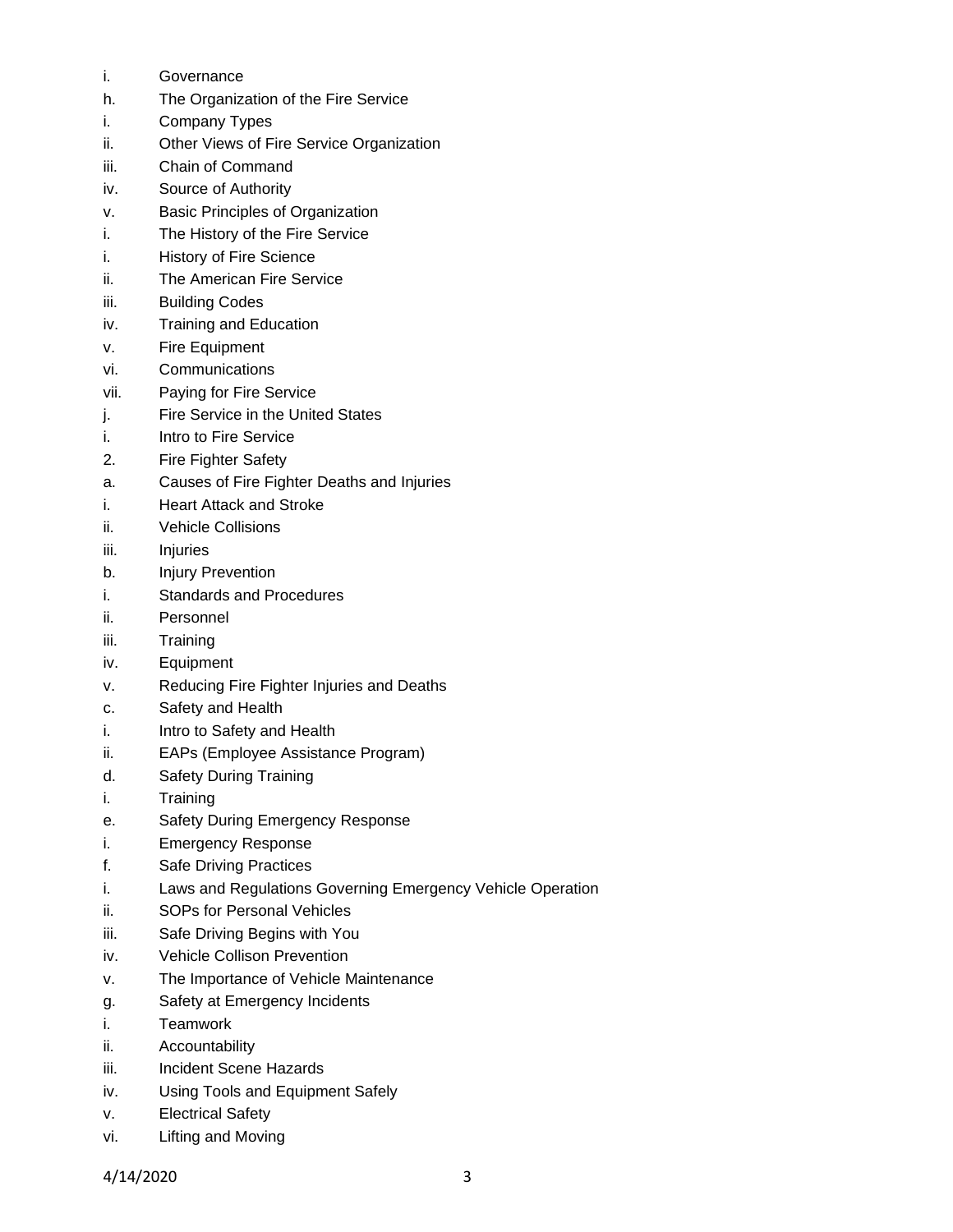- vii. Adverse Weather Conditions
- viii. Rehabilitation
- ix. Violence at the Scene
- x. Mental Well-Being
- h. Safety at the Fire Station
- i. The Fire Station
- i. Safety Outside Your Workplace
- i. Outside Your Workplace
- 4. Fire Service Communications
- a. The Communications Center
- i. Telecommunications
- ii. Communications Facility Requirements
- iii. Communications Center Equipment
- iv. Computer-Aided Dispatch (CAD)
- v. Voice Recorders and Activity Logs
- vi. Call Response and Dispatch
- b. Communications Center Operations
- i. Receiving and Dispatching Emergency Calls
- ii. Call Receipt
- iii. Location Validation
- iv. Call Classification and Prioritization
- v. Unit Selection
- vi. Dispatch
- vii. Operational Support and Coordination
- viii. Status Tracking and Deployment Management
- ix. Touring the Communications Center
- c. Radio Systems
- i. Radio Equipment
- ii. Radio Operation
- iii. Using a Radio
- d. Taking Calls: Emergency, Non emergency, and Personal Calls
- i. Using Telephone and Intercom System
- ii. Personal Calls
- iii. Department Greeting
- iv. Prompt, Polite, Professional, and Concise
- v. Skill Drill
- 5. Incident Command System (ICS)
- a. History of the ICS
- b. Characteristics of the ICS
- i. Jurisdictional Authority
- ii. All-Risk and All-Hazard System
- iii. Everyday Applicability
- iv. Unity of Command
- v. Span of Control
- vi. Modular Organization
- vii. Common Terminology
- viii. Integrated Communications
- ix. Consolidated IAPs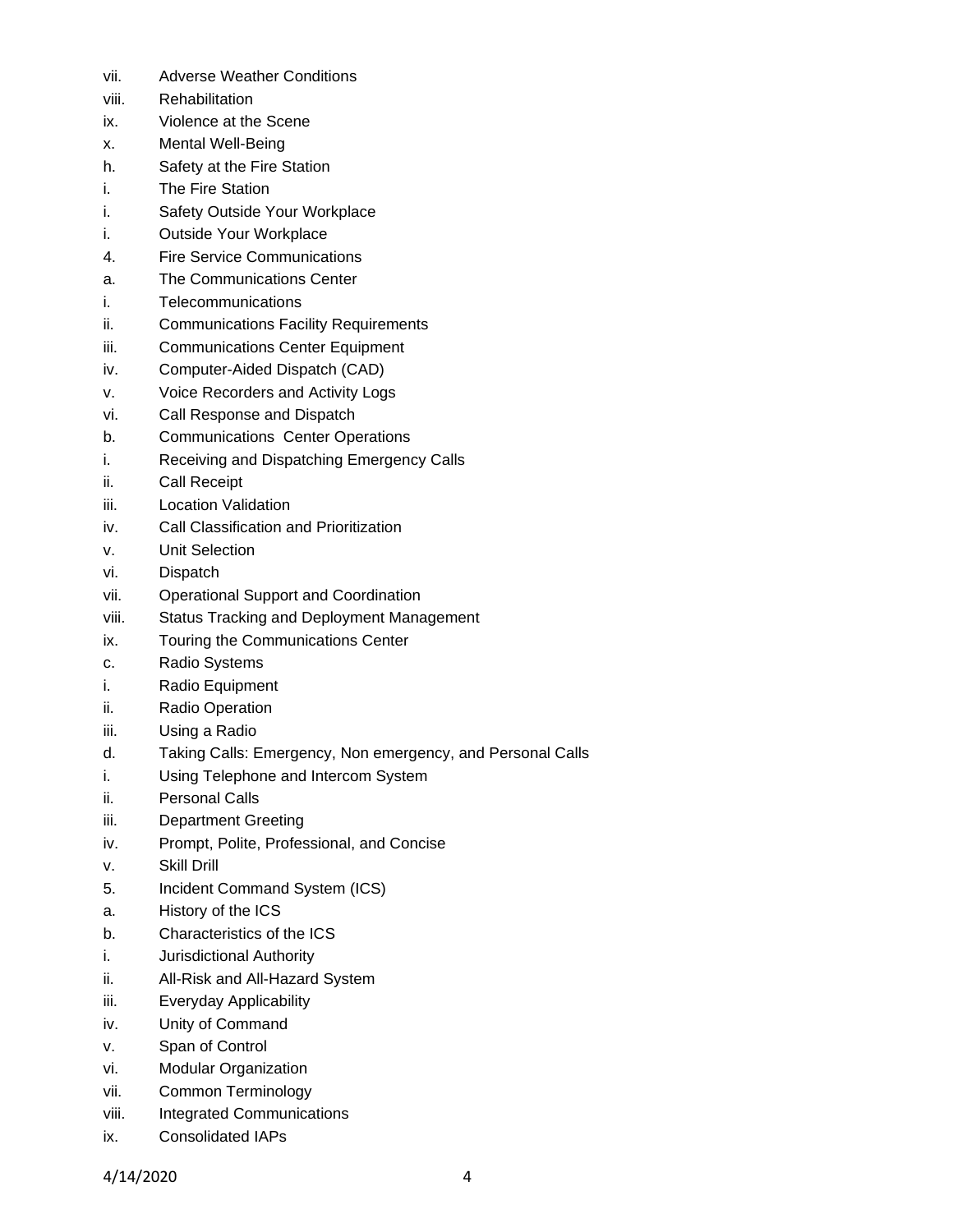- x. Designated Incident Facilities
- xi. Resource Management
- c. The ICS Organization
- i. Command
- ii. General Staff Functions
- d. Standard ICS Concepts and Terminology
- i. Single Resources and Crews
- ii. Divisions and Groups
- iii. Branches
- iv. Location Designators
- v. Task Forces and Strike Teams
- e. Implementing the ICS
- i. ICS Role
- ii. Standard Position Titles
- f. Working Within the ICS
- i. What ICS is and How it Works
- ii. Responsibilities of First-Arriving Fire Fighters
- iii. Confirming the Command
- iv. Transfer of Command
- 6. Fire Behavior
- a. The Chemistry of Fire
- i. Fire
- ii. States of Matter
- iii. Fuels
- iv. Types of Energy
- v. Conservation of Energy
- vi. Conditions Needed for Fire
- vii. Chemistry of Combustion
- viii. Products of Combustion
- ix. Fire Spread
- x. Methods of Extinguishment
- b. The Classes of Fire
- i. Five Classes of Fire
- c. Characteristics of Solid-Fuel Fires
- i. Solid Fuels
- ii. Solid-Fuel Fire Development
- iii. Characteristics of a Room-and-Contents Fire
- iv. Special Considerations
- d. Fire Behavior in Modern Structures
- i. Two Major Changes in Modern Structures
- ii. Fire in Modern Structure Progresses to the Fully Developed Phase Quickly
- e. Wind Effect
- i. Wind Influences Behavior of Fire
- ii. Potential Wind
- f. Characteristics of Liquid Fuel Fires
- i. Characteristics
- g. Characteristics of Gas Fuel Fires
- i. Vapor Density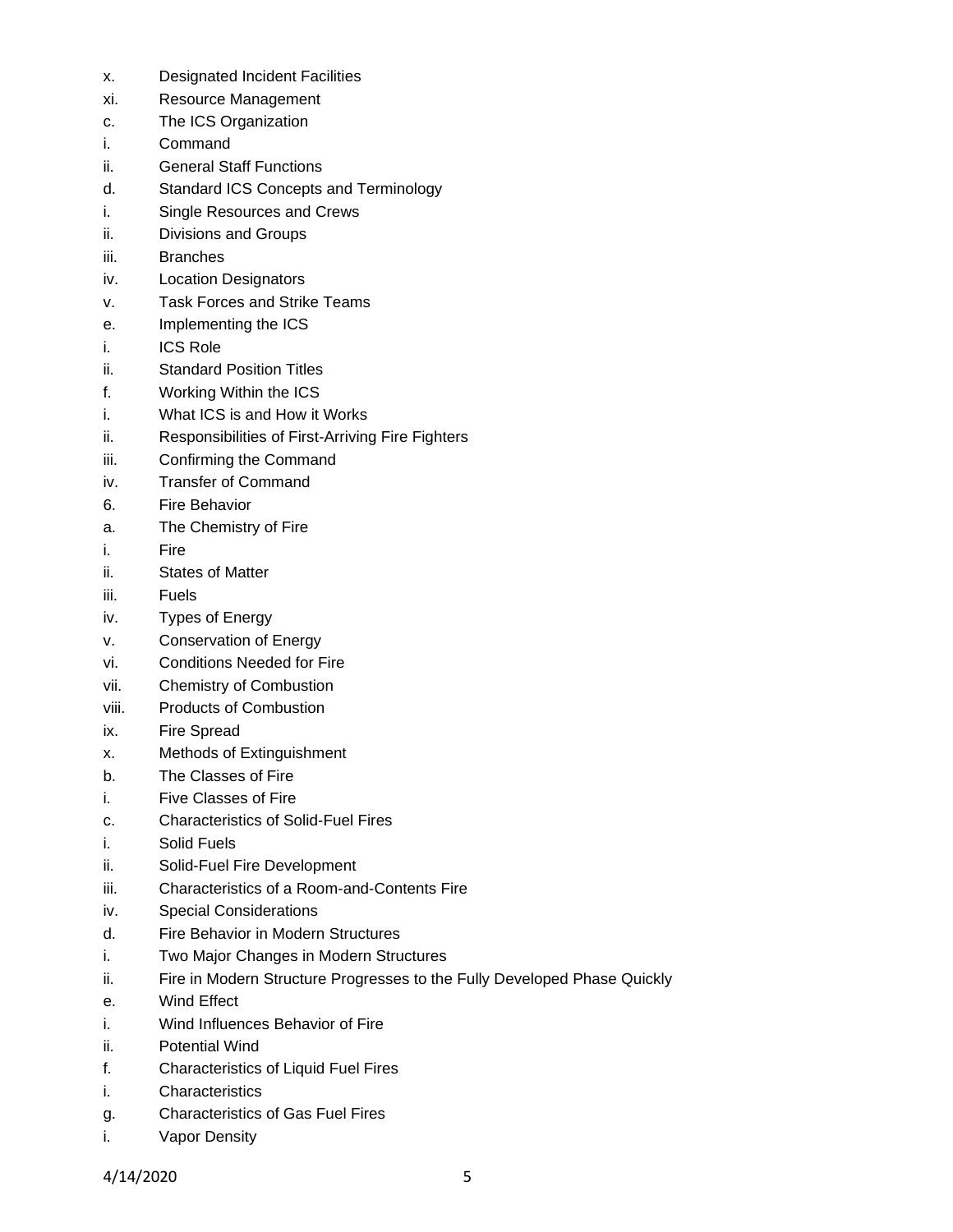- ii. Flammability Limits
- iii. BLEVE
- h. Smoke Reading
- i. Smoke Reading
- ii. Determining Key Attributes to Smoke
- iii. Determining what is Influencing Key Attributes
- iv. Rate of Change
- v. Predict the event
- vi. Smoke Reading through a Door
- 7. Building Construction
- a. Occupancy
- i. How Building is Being Used
- b. Contents
- c. Types of Construction Materials
- i. Materials Used
- ii. Masonry
- iii. Concrete
- iv. Steel
- v. Other Metals
- vi. Glass
- vii. Gypsum Board
- viii. Wood
- ix. Plastics
- d. Types of Construction
- i. Five Types of Building Construction
- ii. Fire Resistive
- iii. Noncombustible
- iv. Ordinary
- v. Heavy Timber
- vi. Wood Frame
- e. Building Components
- i. Foundations
- ii. Floors and Ceilings
- iii. Roofs
- iv. Trusses
- v. Walls
- vi. Doors and Windows
- vii. Interior Finishes and Floor Coverings
- viii. Manufactured Housing
- ix. Buildings under Construction or Demolition
- f. Pre-incident Planning and Incident Size-Up
- i. Information Needed
- 15. Ventilation
- a. Definition and Components
- b. Fire Behavior and Ventilation
- i. Ventilation combined with fire attack and water saves lives and reduces property damage
- ii. Products of Combustion
- iii. Convection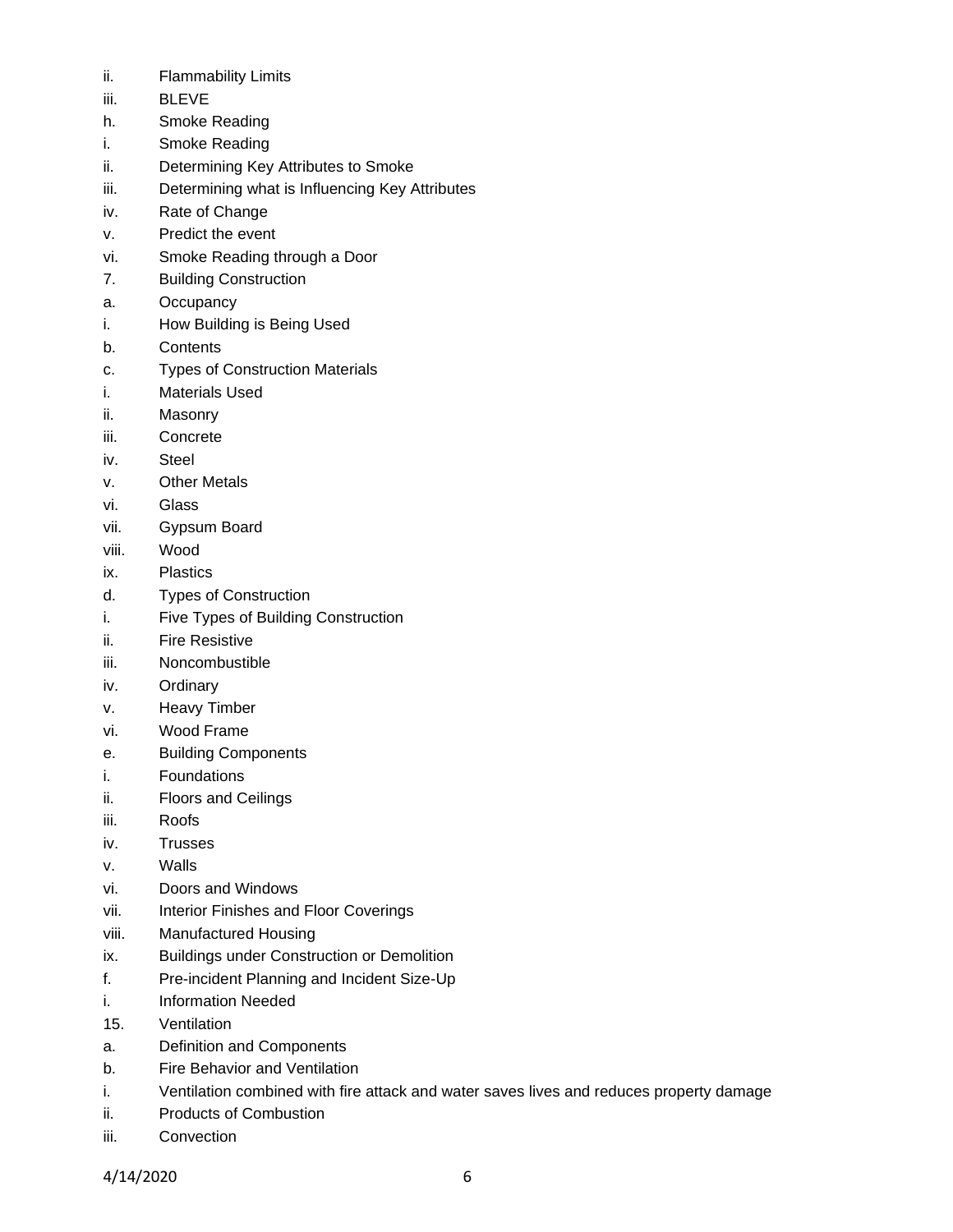- iv. Spread of Products of Combustion
- v. Mushrooming
- vi. Products of Combustion Trapped in a Structure
- c. Benefits of Proper Ventilation
- d. Backdraft and Flashover Conditions
- i. Backdraft
- ii. Flashover
- e. Factors Affecting Ventilation
- i. Fire fighters must consider how fire behavior dictates the movement of the products of combustion
- ii. Creating Openings
- iii. Convection
- iv. Mechanical Ventilation
- v. Wind and Atmospheric Forces
- f. Building Construction Considerations
- i. Effects on Ventilation
- ii. Fire-Resistive Construction
- iii. Ordinary Construction
- iv. Wood-frame Construction
- g. Tactical Priorities
- i. Three Tactical Priorities
- ii. Life Safety-First Priority
- iii. Contain Fire and Gain Control- Second Priority
- iv. Property Conservation- Third Priority
- h. Locations and Extent of Smoke and Fire Considerations
- i. When ventilation is needed and where it should be provided
- i. Types of Ventilation
- i. Two Basic Types of Ventilation Openings
- ii. Contaminated Atmosphere
- iii. Clean Air
- iv. Horizontal Ventilation
- v. Mechanical Ventilation
- vi. Vertical Ventilation
- j. Basic Indicators of Roof Collapse
- k. Roof Construction
- i. Roof Support Structures
- ii. Roof Coverings
- iii. Effects of Roof Construction on Fire Resistance
- iv. Solid-Beam vs. Truss Construction
- v. Roof Designs
- l. Vertical Ventilation Techniques
- i. Types of Openings that Provide Vertical Ventilation
- ii. Objective of Roof Ventilation Operations
- iii. Tools Used in Vertical Ventilation
- iv. Power saws will effectively cut through most roof coverings
- v. Types of Roof Cuts
- m. Special Considerations
- i. Obstacles
- ii. Ventilating Concrete Roofs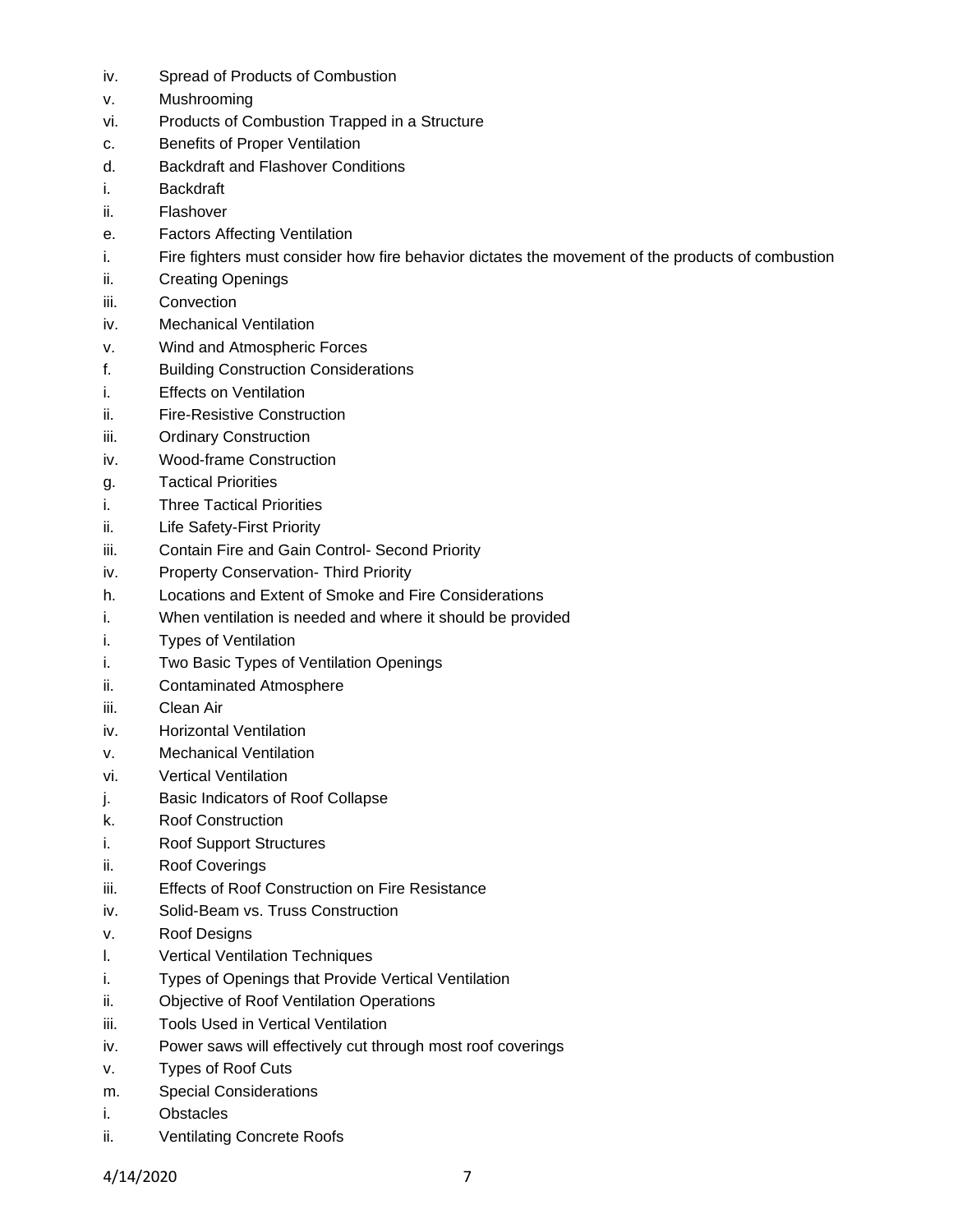- iii. Ventilating Metal Roofs
- iv. Ventilating Basements
- v. Ventilating High-rise Buildings
- vi. Ventilating Windowless Buildings
- vii. Ventilating Large Buildings
- n. Equipment Maintenance
- 28. Hazardous Materials Overview
- a. What Is a Hazardous Material?
- i. Introduction to hazardous material
- b. Levels of Training: Regulations and Standards
- i. Regulations
- ii. Standards
- iii. Levels of Training
- c. Other Hazardous Materials Laws, Regulations, and Regulatory Agencies
- i. Government agencies
- ii. Laws
- iii. Local Emergency Planning Committees (LEPCs)
- iv. State Emergency Response Commission
- d. Difference Between Hazardous Materials Incidents and Other Types of Emergencies
- i. Overview
- e. Planning a Response
- i. Overview
- 29. HazMat Properties and Effects
- a. Characteristics of Hazardous Materials
- i. Physical and chemical changes
- ii. Boiling point
- iii. Flash point, fire point, ignition (autoignition) temperature, and flammable range
- iv. Vapor Density
- v. Vapor pressure
- vi. Specific gravity
- vii. Water miscibility
- viii. Corrosivity (pH)
- ix. Toxic products of combustion
- x. Radiation
- b. Hazard Exposure and Contamination
- i. Hazard and exposure
- ii. Contamination
- iii. Secondary contamination
- c. Types of Hazardous Materials: Weapons of Mass Destruction
- i. Introduction to weapons of mass destruction (WMDs)
- ii. Nerve Agents
- iii. Blister agents
- iv. Cyanide
- v. Choking agents
- vi. Irritants (Riot Control Agents)
- vii. Convulsants
- d. Harmful Substances' Routes of Entry Into the Human Body
- i. Introduction to routes of entry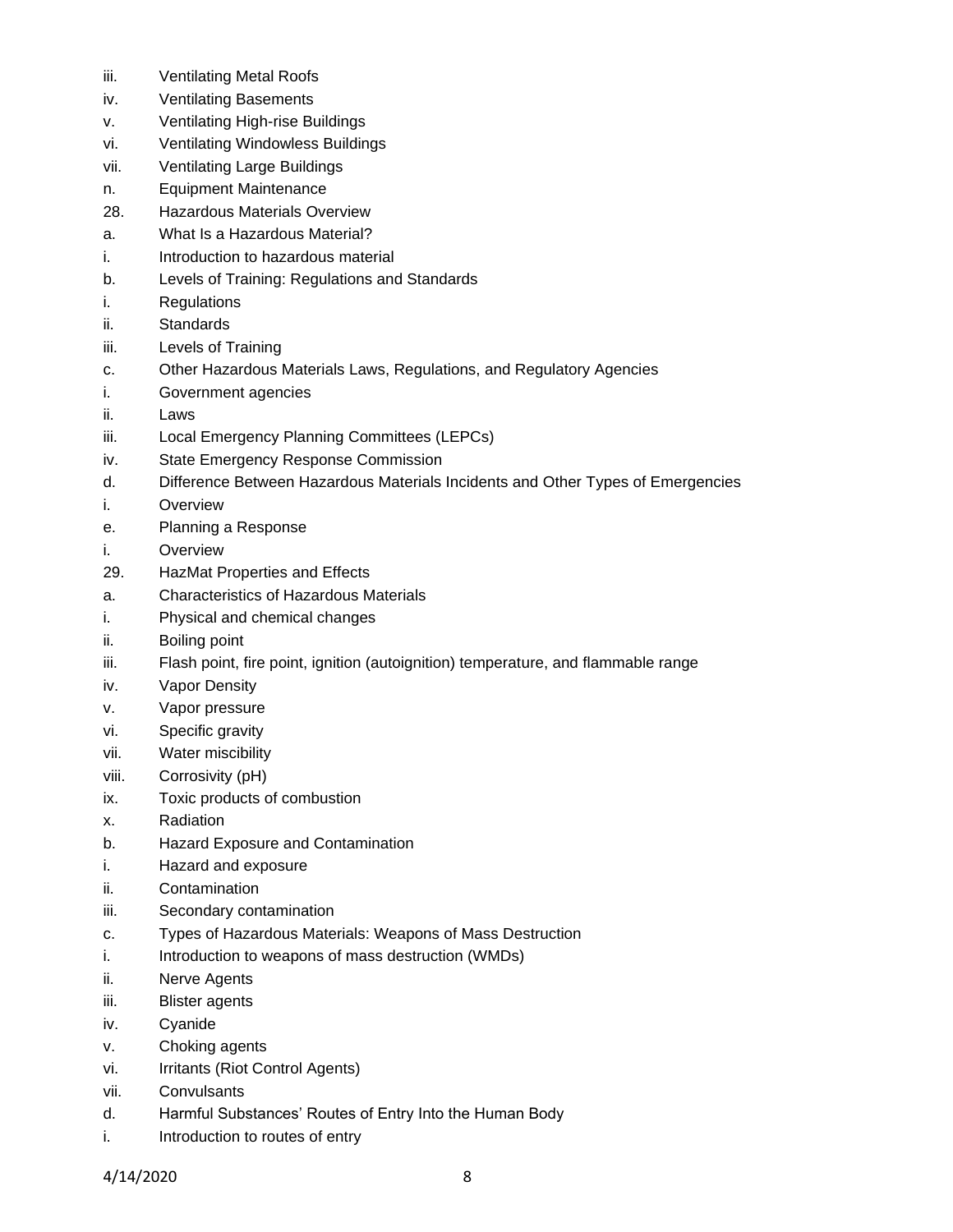- ii. Inhalation
- iii. Absorption
- iv. Ingestion
- v. Injection
- e. Chronic Versus Acute Health Effects
- i. Chronic health hazard
- ii. Acute health effect
- f. Using the Emergency Response Guidebook
- i. Divided into four major sections
- 30. Hazardous Materials: Recognizing and Identifying the Hazards
- a. Recognizing a Hazardous Materials Incident
- i. Introduction to recognizing a hazardous materials incident
- ii. Occupancy and location
- b. Containers
- i. Definition
- ii. Container Type
- iii. Container volume
- iv. Nonbulk storage vessels
- c. Transporting Hazardous Materials
- i. Introduction to transporting hazardous materials
- ii. Railroad transportation
- iii. Pipelines
- d. Facility and Transportation Markings and Colorings
- i. DOT system
- ii. Labels and placards
- iii. NFPA 704 marking system
- iv. Military hazardous material/WMD markings
- e. Other Reference Sources
- i. MSDS
- ii. CHEMTREC
- iii. NCR
- f. Radiation
- i. Recognition
- ii. Radiation Safety Officer
- iii. Type-A Packaging
- iv. Type-B Packaging
- g. Potential Terrorist Incident
- i. Chemical vs. Biological Incident
- ii. Chemical Agents
- iii. Biological agents
- iv. Radiological agents
- v. Illicit laboratories
- vi. Explosives
- vii. Indicators of Secondary Devices
- 36. Fire Prevention and Public Education
- a. Fire Prevention
- i. Enactment of fire codes
- ii. Inspection and code enforcement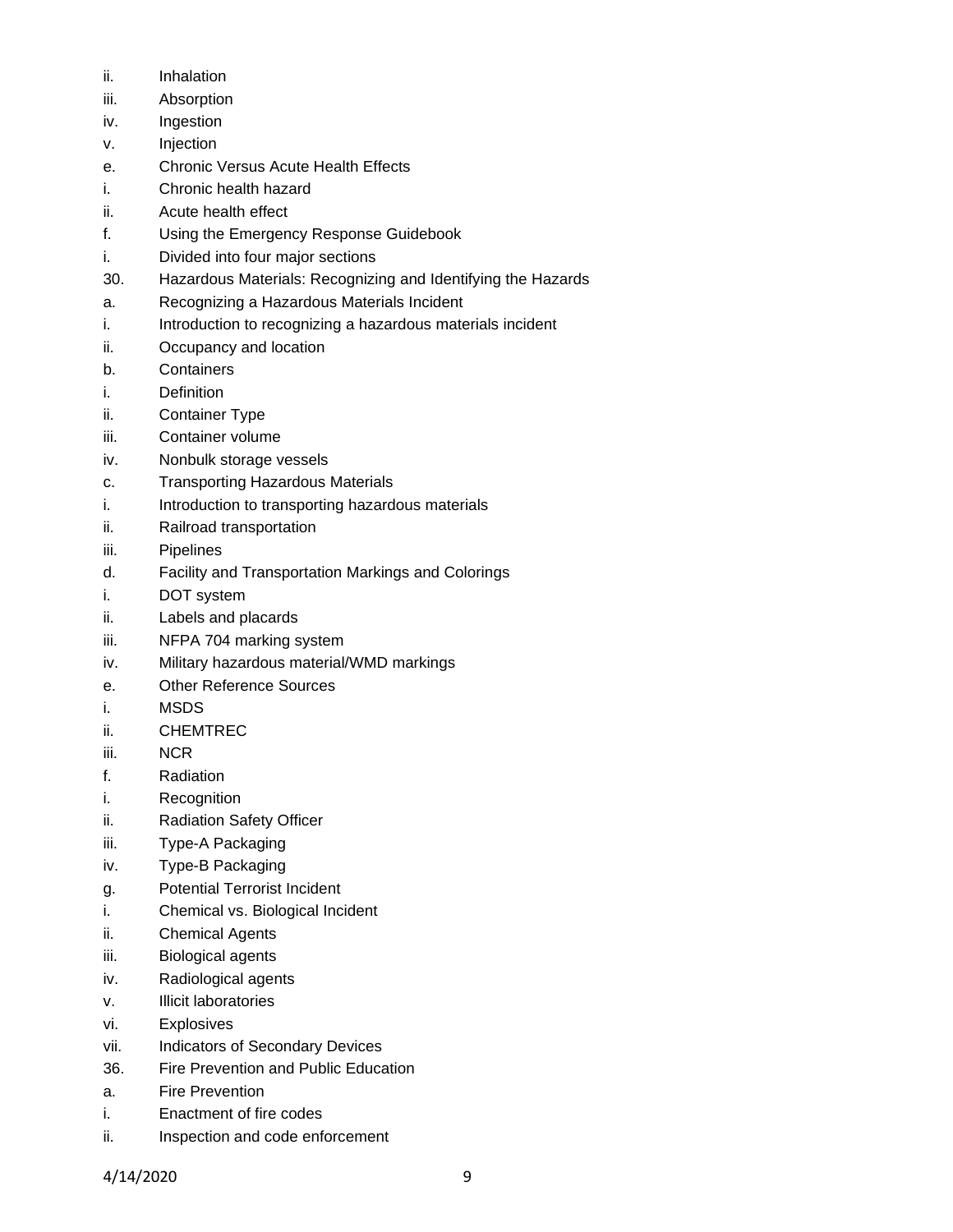- iii. Public fire and life-safety education
- iv. Stop, Drop, and Roll
- v. EDITH
- vi. Smoke alarms
- vii. Residential Fire Sprinkler Systems
- viii. Selection and Use of Portable Fire Extinguishers
- b. Fire Cause Determination
- c. Conducting a Fire Safety Survey in a Private Dwelling
- i. conducting a fire safety survey
- ii. Getting started
- iii. Outside hazards
- iv. Inside Hazards
- d. Conducting Fire Station Tours
- 37. Behavioral Health and Cancer Awareness
- a. Recognition of Behavioral Health Stressors
- i.. Post-Crisis Management and Coping Mechanisms
- ii. Recognizing and Addressing High-Risk Behaviors
- iii. Building Personal Resiliency
- iv. Building and Utilizing Peer Networks
- v. Family Support
- b. Cancer Awareness
- i. Occupational Cancer Awareness
- ii. The Role of PPE and Decontamination
- iii. Primary Prevention Measures

# Lab Conent

- 3. Personal Protective Equipment and Self Contained Breathing Apparatus (SCBA)
- a. Personal Protective Equipment (PPE)
- i. PPE
- ii. Structural Fire Fighting Ensemble
- iii. Donning Personal Protective Clothing
- iv. Doffing Personal Protective Clothing
- v. Care of Personal Protective Clothing
- vi. Specialized Protective Clothing
- b. Respiratory Protection
- i. Respiratory Hazards of Fire
- ii. Other Toxic Environments
- iii. Conditions that Require Respiratory Protection
- iv. Types of Breathing Apparatus
- v. SCBA Standards and Regulations
- vi. Uses and Limitations of SCBA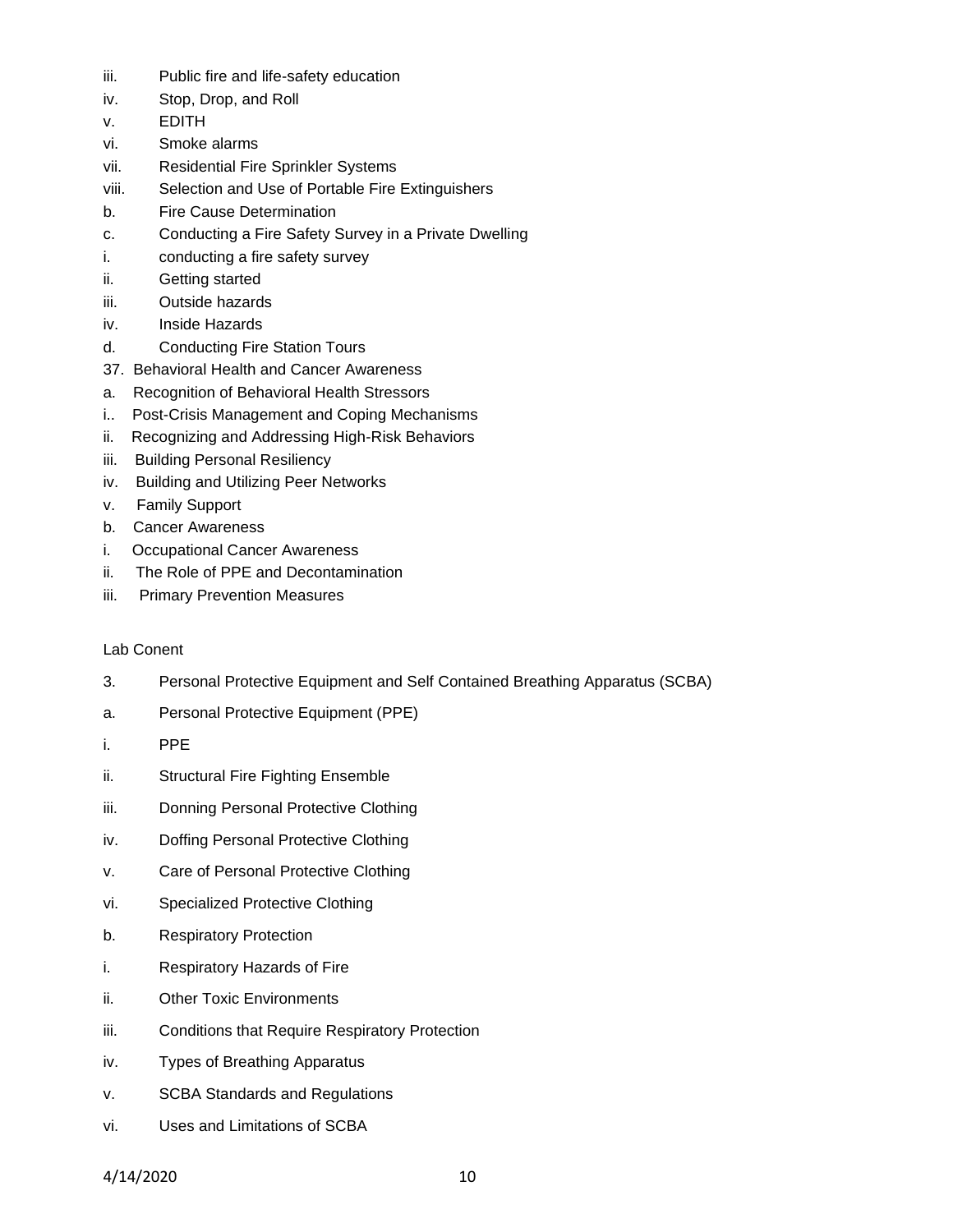- vii. Components of SCBA
- viii. Pathway of Air Through a SCBA
- ix. Skip Breathing Technique
- x. Mounting Breathing Apparatus
- xi. Donning SCBA
- xii. Safety Precautions for SCBA
- xiii. SCBA Use During Emergency Operations
- xiv. Doffing SCBA
- c. Putting it All Together: Donning the Entire PPE Ensemble
- i. Putting it All Together
- ii. SCBA Inspection and Maintenance
- d. Inspection of SCBA
- i. Operational Testing Checks the Functioning Parts of SCBA
- ii. Annual Inspection
- iii. Servicing SCBA Cylinders
- iv. Replacing SCBA Cylinders
- v. Cleaning and Sanitizing SCBA
- 8. Portable Fire Extinguishers
- a. Purposes of Fire Extinguishers
- i. Purpose and Primary Uses
- ii. Use of Portable Fire Extinguishers in Incipient Fires
- iii. Special Extinguishing Agents
- b. Classes of Fires
- i. Match Appropriate Type of Extinguisher to Type of Fire
- ii. Class A Fires
- iii. Class B Fires
- iv. Class C Fires
- v. Class D Fires
- vi. Class K Fires
- c. Classification of Fire Extinguishers
- i. Characteristics and Capabilities
- ii. Standards, Classification, and Rating System
- iii. Letters and Numbers Classification System
- iv. Standard Test Fires to Rate Effectiveness of Fire Extinguishers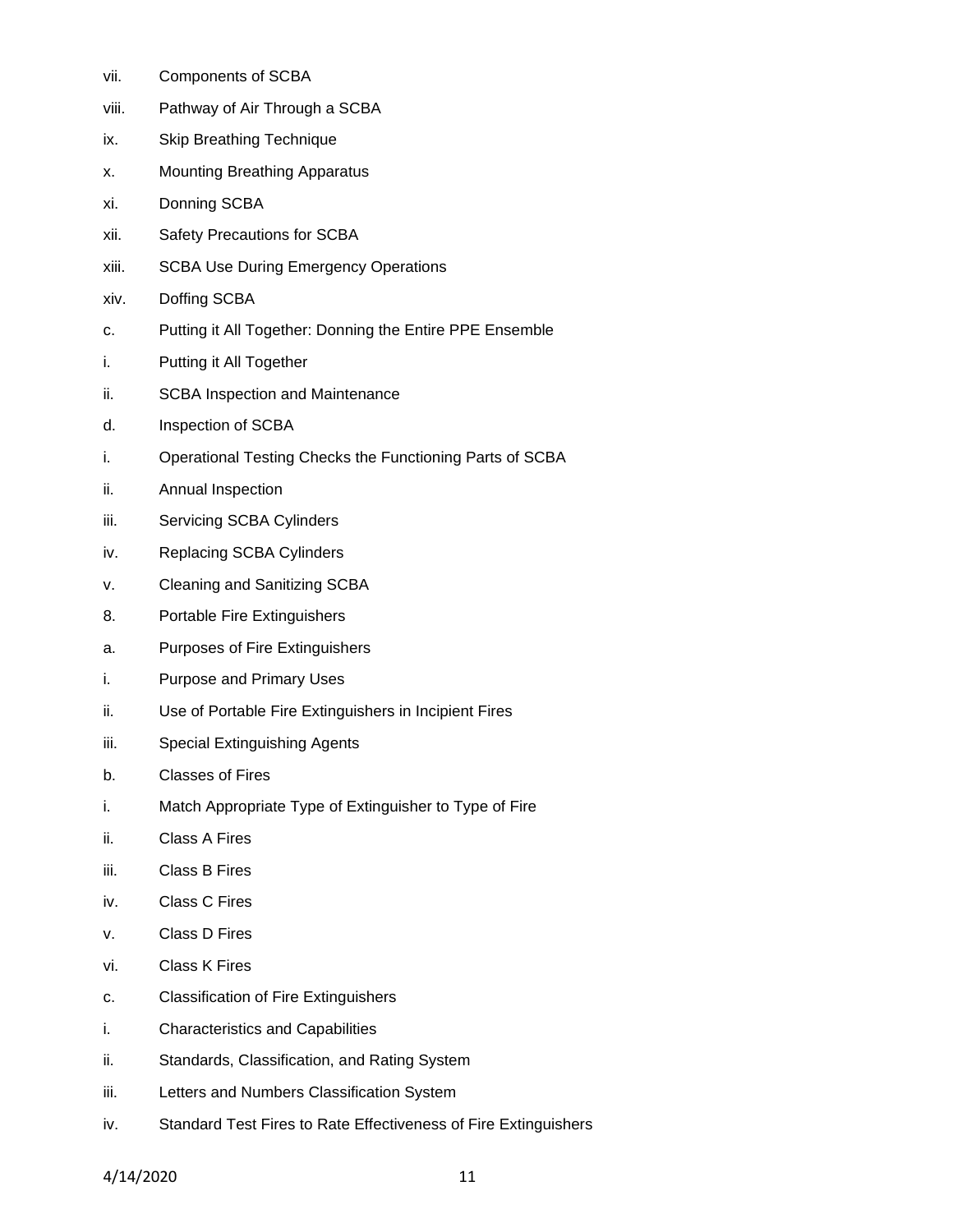- d. Labeling of Fire Extinguishers
- i. Labeling
- ii. Traditional Lettering System
- iii. Pictograph Labeling System
- e. Fire Extinguisher Placement
- i. Classifying Area Hazzards
- ii. Determining Placement
- f. Methods of Fire Extinguishment
- i. Cooling the Fuel
- ii. Cutting off the Supply of Oxygen
- iii. Interrupting the Chain Reactions
- g. Types of Extinguishing Agents
- i. Water
- ii. Dry Chemical
- iii. Carbon Dioxide
- iv. Foam
- v. Wet Chemical
- vi. Halogenated Agents
- vii. Dry Powder
- h. Fire Extinguisher Design
- i. Use of Pressure to Expel Contents
- ii. Portable Fire Extinguisher Components
- iii. Wheeled Fire Extinguishers
- i. Fire Extinguisher Characteristics
- i. Water Extinguishers
- ii. Dry Chemical Extinguishers
- iii. Carbon Dioxide Fire Extinguishers
- iv. Class B Foam Extinguishers
- v. Wet Chemical Extinguishers
- vi. Halogenated-Agent Extinguishers
- vii. Dry Powder Extinguishing Agents
- j. Use of Fire Extinguishers
- i. Simple to Operate
- ii. Locating a Fire Extinguisher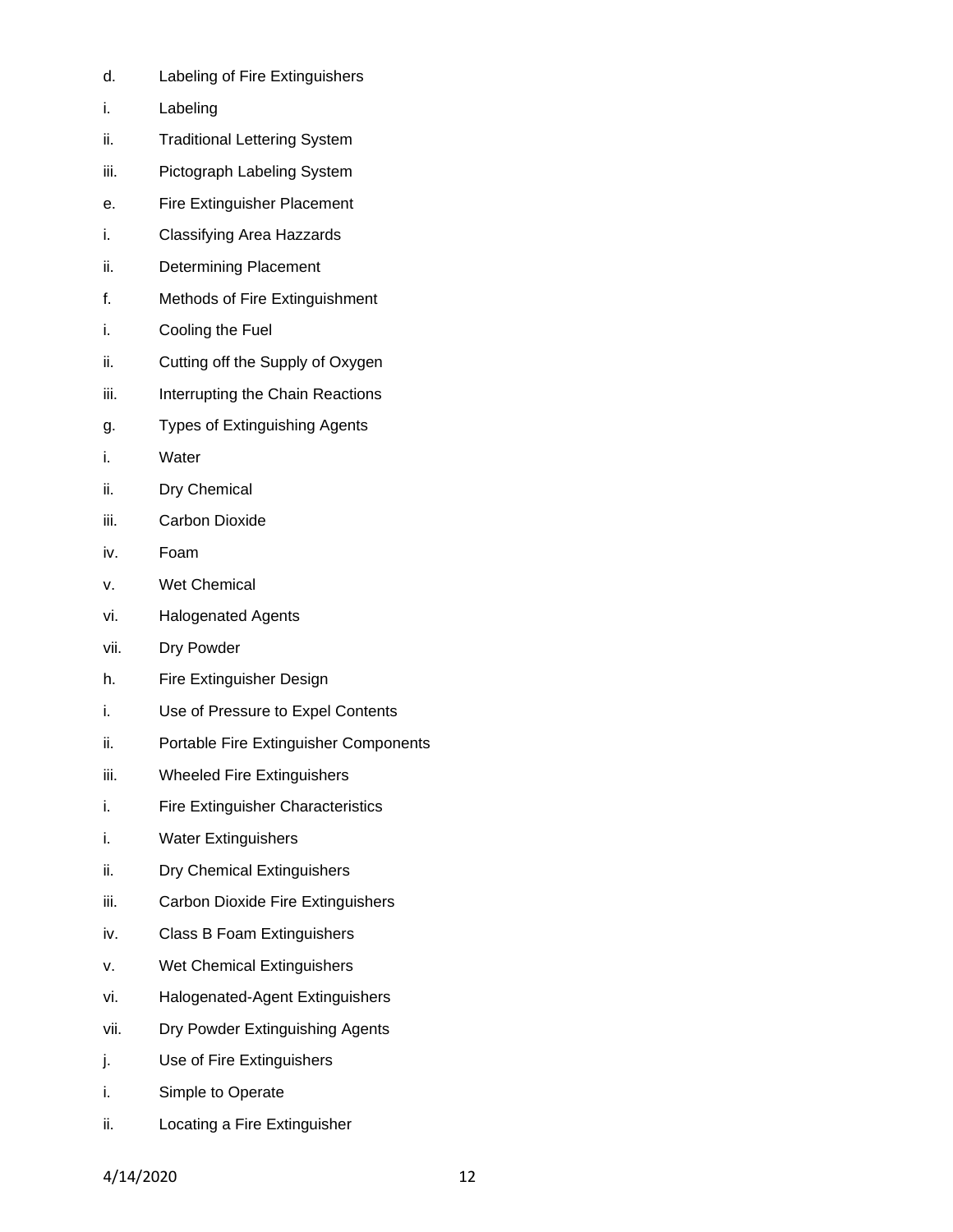- iii. Selecting Proper Fire Extinguisher
- iv. Transporting a Fire Extinguisher
- v. Basic Steps of Fire Extinguisher Operation
- vi. Ensure your Personal Safety
- k. Care of Fire Extinguishers
- i. Inspection
- ii. Maintenance
- iii. Recharging
- iv. Hydrostatic Testing
- 9. Fire Fighter Tools and Equipment
- a. General Considerations
- i. Hand Tools and Power Tools
- ii. Safety
- iii. Conditions of Use/ Operating Conditions
- iv. Effective Use
- b. Functions
- i. Engine or Truck Company
- ii. Rotating Tools
- iii. Pushing/ Pulling Tools
- iv. Prying/Spreading Tools
- v. Striking Tools
- vi. Cutting Tools
- vii. Multiple Function Tools
- viii. Special-Use Tools
- c. Phases of Use
- i. Process of Extinguishing a Fire
- ii. Basic Steps
- iii. Response and Size-Up
- iv. Forcible Entry
- v. Interior Fire Fighting Tools and Equipment
- vi. Search and Rescue Tools and Equipment
- vii. Rapid Intervention Tools and Equipment
- viii. Ventilation Tools and Equipment
- ix. Overhaul Tools and Equipment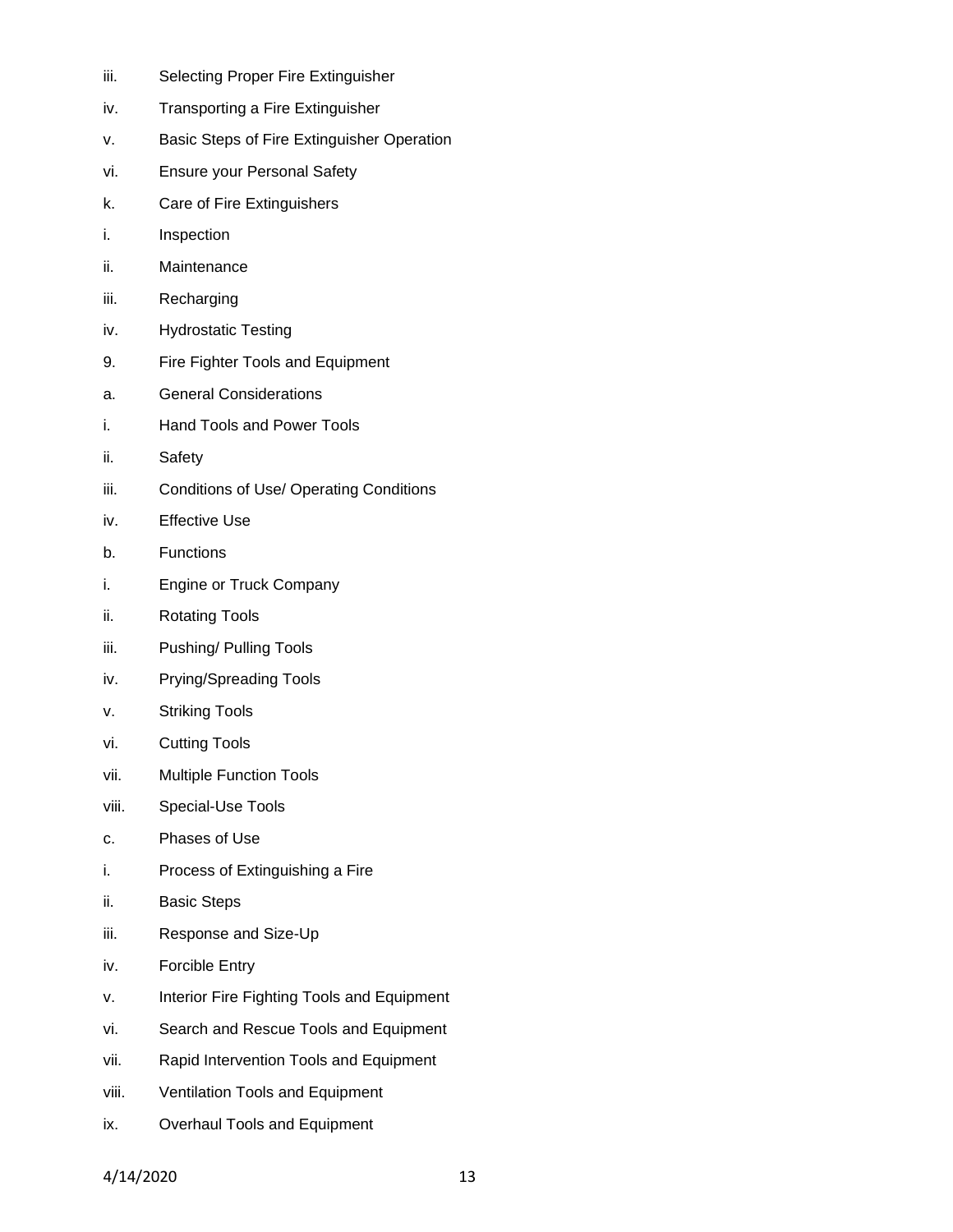- d. Tool Staging
- i. Necessary Equipment
- e. Maintenance
- i. Manufacturer's Instructions
- ii. Cleaning and Inspecting Hand Tools
- iii. Cleaning and Inspecting Power Equipment and Tools
- iv. Steps for Cleaning and Inspecting Power Tools
- 10. Ropes and Knots
- a. Types of Rope
- i. Three primary types of rope
- ii. Life Safety Rope
- iii. Escape Rope
- iv. Utility Rope
- b. Rope Materials
- i. Natural Fibers
- ii. Synthetic Fibers
- c. Rope Construction
- i. The best choice of rope construction depends on the specific application
- ii. Twisted Rope
- iii. Braided Rope
- iv. Kernmantle Rope
- v. Dynamic and Static Rope
- vi. Dynamic and Static Kernmantle Ropes
- d. Technical Rescue Hardware
- i. Carabiner or a Snap Link
- ii. Harness
- iii. Rope Rescue
- iv. Rope Rescue Incidents
- v. Trench Rescue
- vi. Confined Space Rescue
- vii. Water Rescue
- e. Rope Maintenance
- i. Four Parts to Maintenance Formula
- ii. Care for the Rope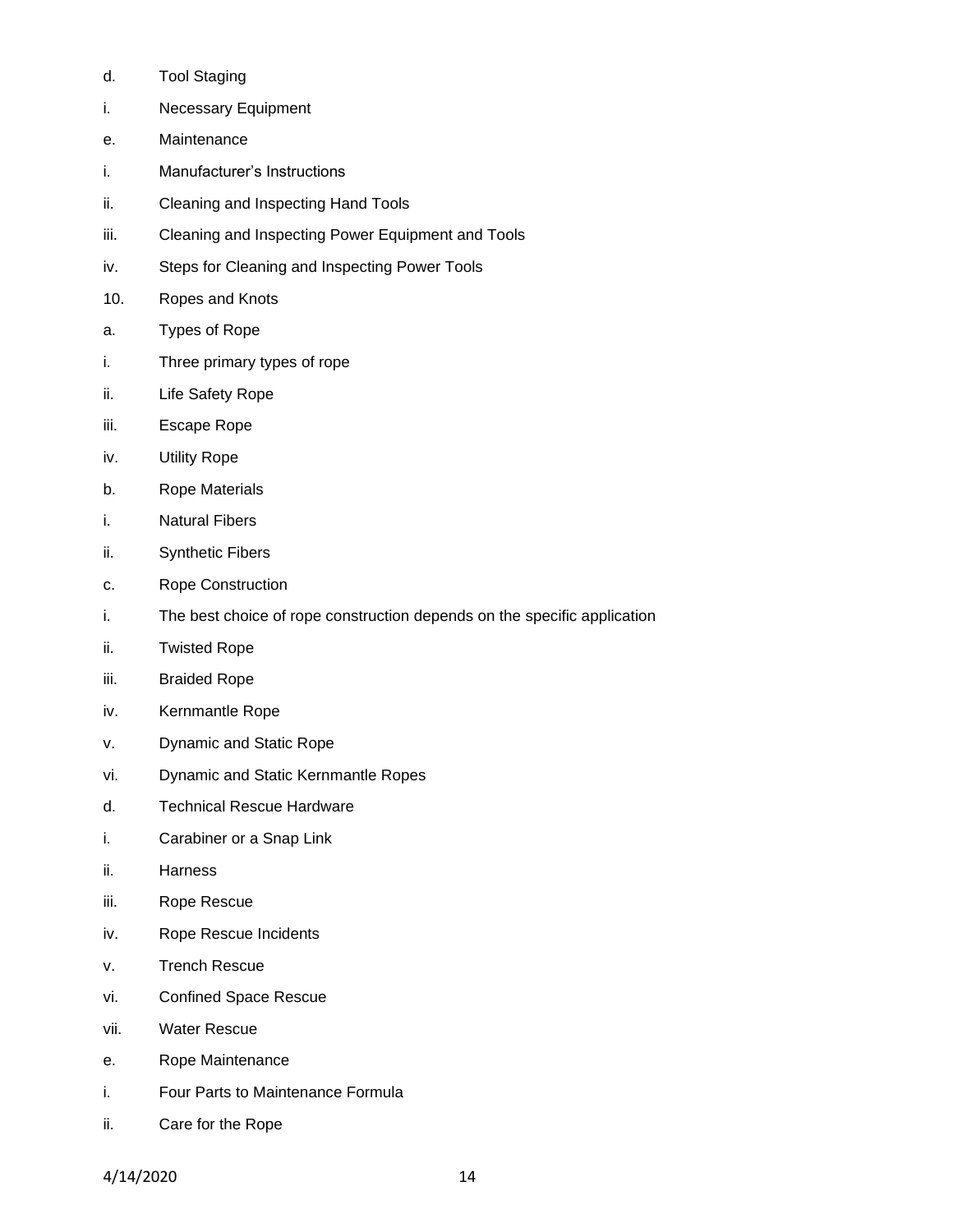- iii. Clean the Rope
- iv. Inspect the Rope
- v. Store the Rope
- f. Knots
- i. Types of Knots
- ii. Tying Knots
- iii. Using knots
- iv. Terminology
- v. Safety Knot
- vi. Hitches
- vii. Loop Knots
- viii. Bends
- g. Hoisting
- i. Hoisting an Axe
- ii. Hoisting a Pike Pole
- iii. Hoisting a Ladder
- iv. Hoisting a Dry Hose Line
- v. Hoisting Other Tools and Equipment
- 11. Response and Size-Up
- a. Response
- i. Response Preparation
- ii. Alarm Receipt
- iii. Riding the Apparatus
- iv. Emergency Response
- v. Prohibited Practices
- vi. Dismounting a Stopped Apparatus
- vii. Traffic Safety on the Scene
- b. Arrival at the Incident Scene
- i. After arriving, SOPs and the incident management system must guide all actions
- ii. Personnel Accountability System
- iii. Controlling Utilities
- c. Size-Up
- i. Definition
- ii. Managing Information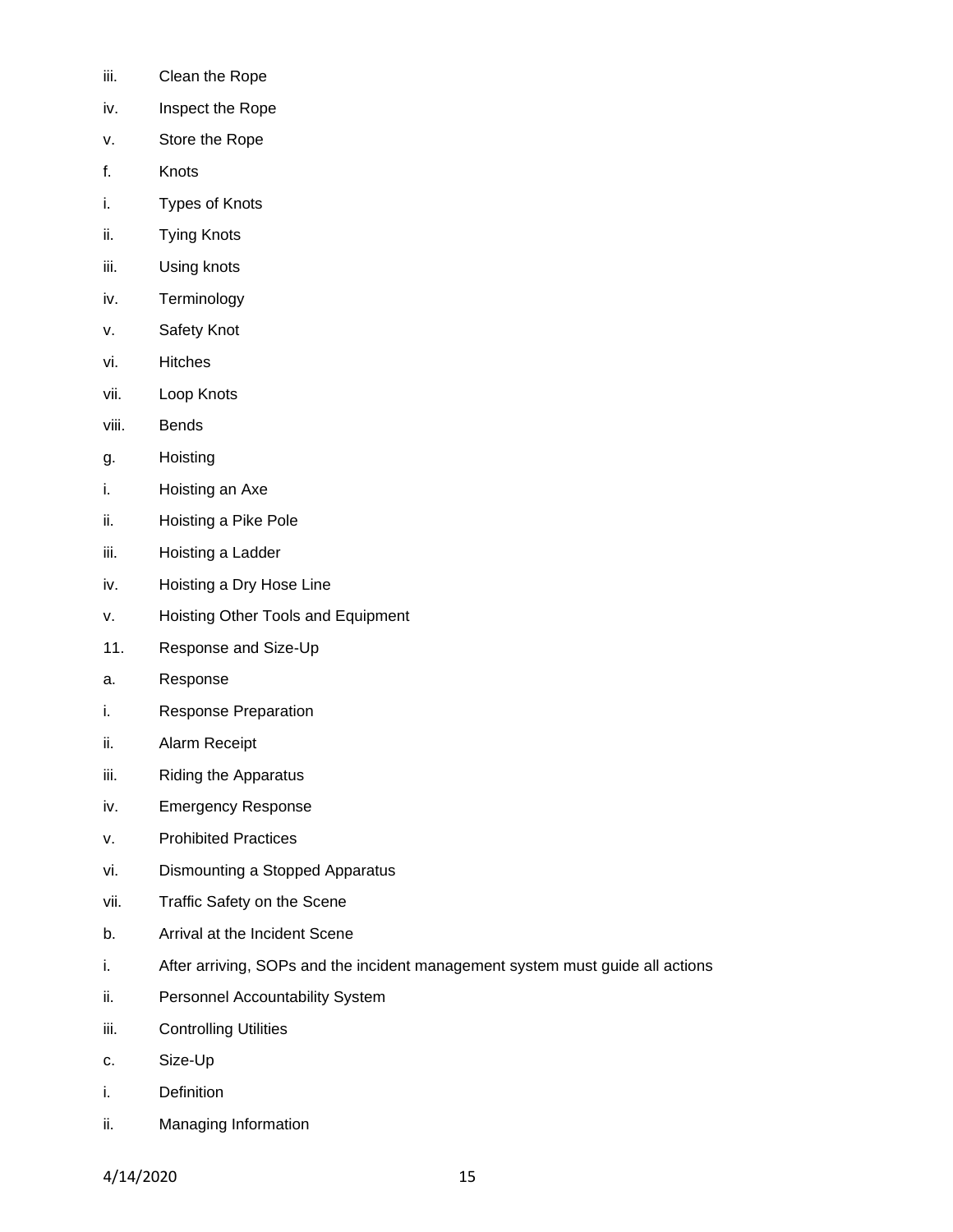- iii. Resources
- d. Incident Action Plan
- i. Five Basic Fire-Ground Priorities
- ii. Rescue
- iii. Exposure Protection
- iv. Confinement
- v. Extinguishment
- vi. Salvage and Overhaul
- 12. Forcible Entry
- a. Forcible Entry Situations
- i. Required at emergency incidents where time is a critical factor
- ii. Point of Entry and Method to be Used
- iii. "Try Before You Pry"
- b. Forcible Entry Tools
- i. General Tool Safety
- ii. General Carrying Tips
- iii. General Maintenance Tips
- iv. Types of Forcible Entry Tools
- c. Doors
- i. Basic Door Construction
- ii. Construction Material
- iii. Types of Doors
- d. Windows
- i. Windows
- ii. Safety
- iii. Glass Construction
- iv. Frame Designs
- e. Locks
- i. Parts of a Door Lock
- ii. Parts of a Padlock
- iii. Safety
- iv. Types of Locks
- v. Forcing Entry through Security Gates and Windows
- f. Breaching Walls and Floors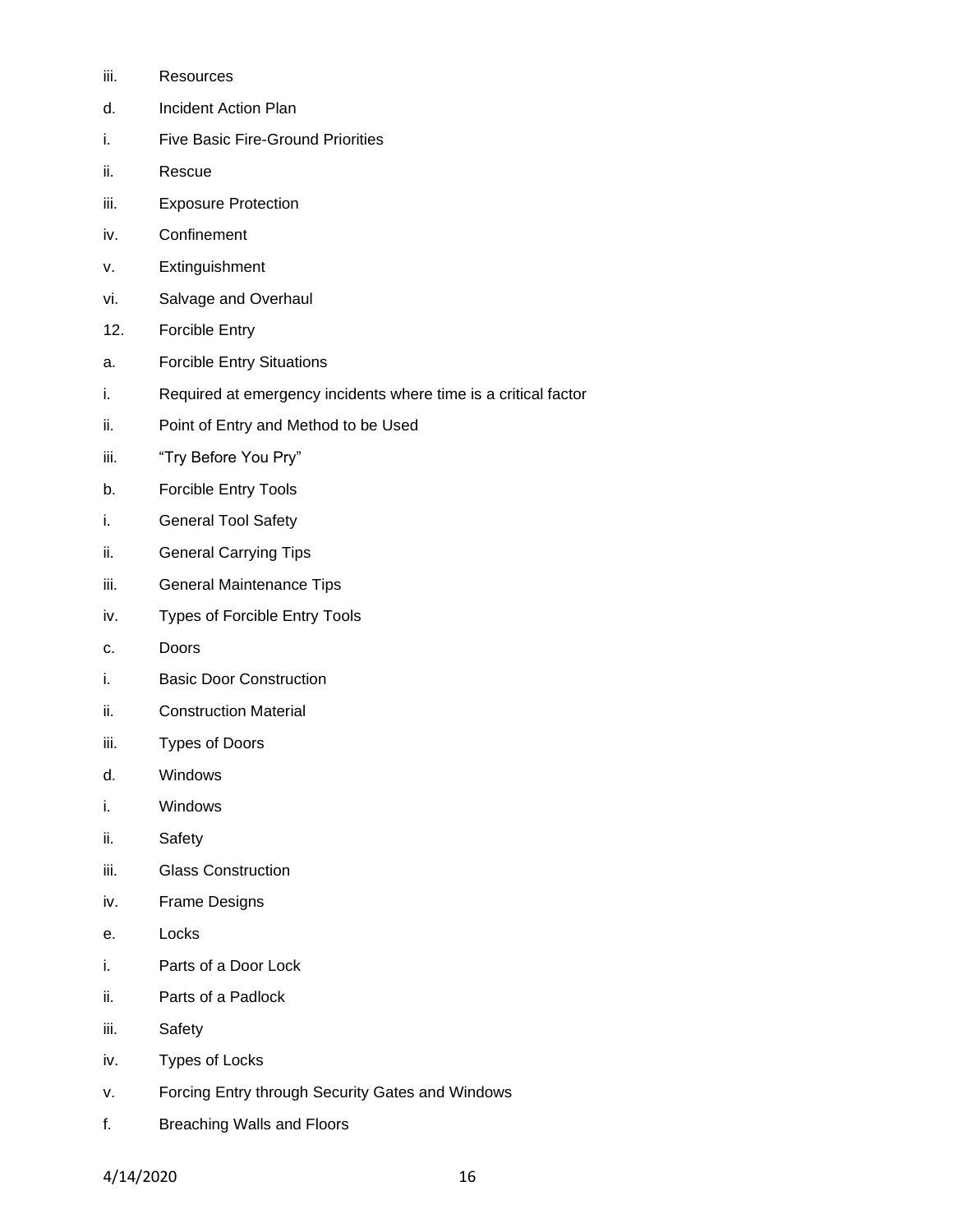- i. Last Resort
- ii. Load Bearing/Non-Load Bearing Walls
- iii. Exterior Walls
- iv. Interior Walls
- v. Floors
- vi. Vehicle Entry
- g. Systematic Forcible Entry
- i. Issues that Need to be Evaluated Before Taking Action
- h. Forcible Entry and Salvage
- i. Before Entry
- ii. After Entry
- 13. Ladders
- a. Functions of a Ladder
- i. Primary Functions
- ii. Secondary Functions
- b. Ladder Construction
- i. Basic Ladder Components
- ii. Beams
- iii. Rail
- iv. Truss Block
- v. Rung
- vi. Tie Rod
- vii. Tip
- viii. Butt
- ix. Butt Spurs
- x. Butt Plate
- xi. Roof Hooks
- xii. Heat Sensor Label
- xiii. Protection Plates
- xiv. Extension Ladder Components
- c. Types of Ladders
- i. Aerial Apparatus
- ii. Portable Ladders
- d. Inspection, Maintenance, and Service Testing of Portable Ladders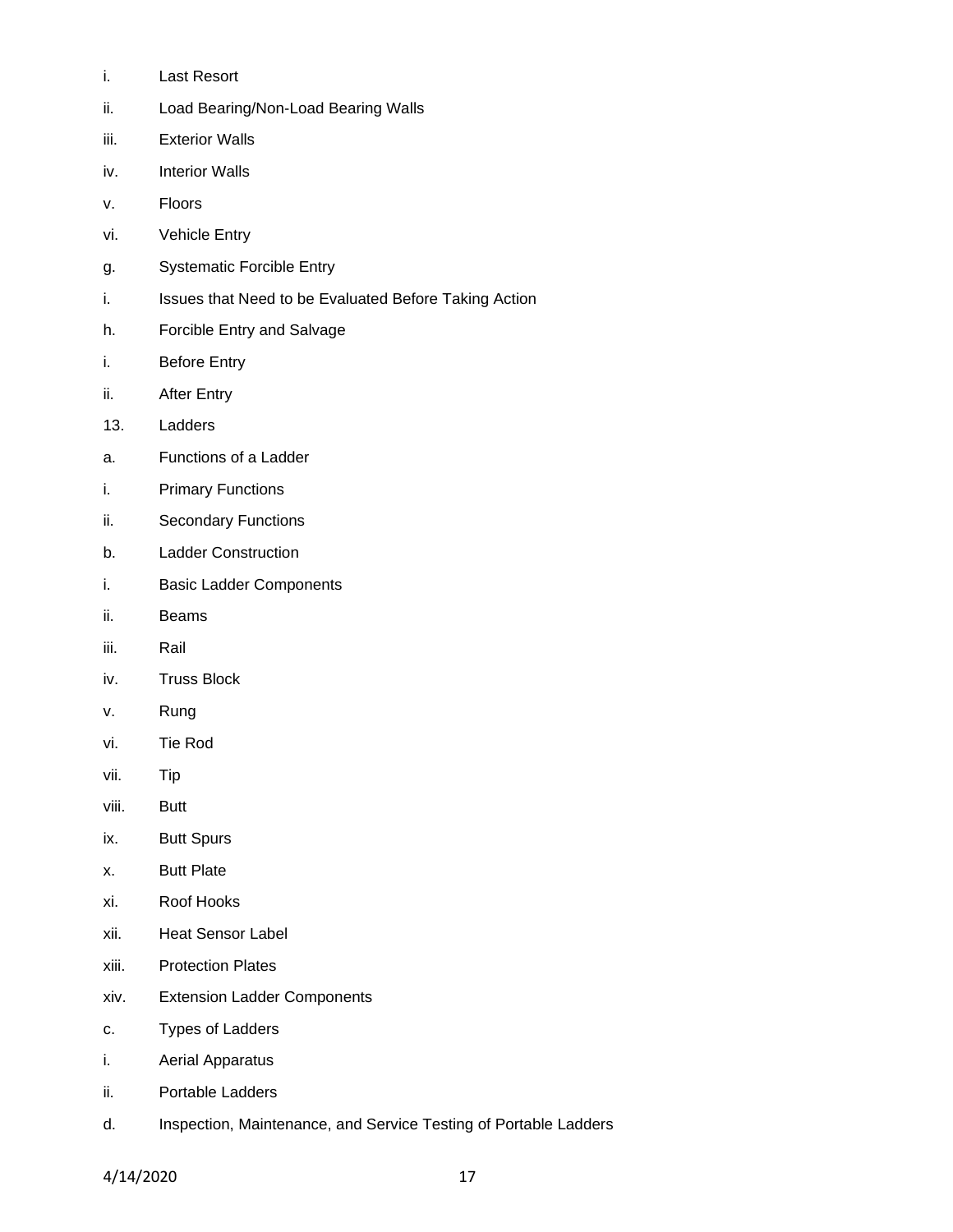- i. Inspection
- ii. Maintenance
- iii. Cleaning
- iv. Service Testing
- e. Ladder Safety
- i. Hazards
- ii. Standards Procedure and Manufacturer's Recommendations
- iii. General Safety Requirements
- iv. Lifting and Moving Ladders
- v. Placement of Ground Ladders
- vi. Working on a Ladder
- vii. Rescue Operations
- viii. Ladder Damage
- f. Using Portable Ladders
- i. Ladder Selection
- ii. Removing Ladders from Apparatus
- iii. Lifting Ladders
- iv. Carrying Ladders
- v. Placing Ladders
- vi. Raising Ladders
- vii. Securing Ladders
- viii. Climbing Ladders
- ix. Dismounting Ladders
- x. Working from Ladders
- xi. Placing Roof Ladders
- g. Inspect a Chimney
- i. General Safety Rules for Practicing Skills
- 14. Search and Rescue
- a. Search and Rescue Operations
- i. Coordinating Search and Rescue Operations with Fire Suppression
- ii. Search and Rescue Size-Up
- iii. Search Coordination
- iv. Search Priorities
- b. Primary Search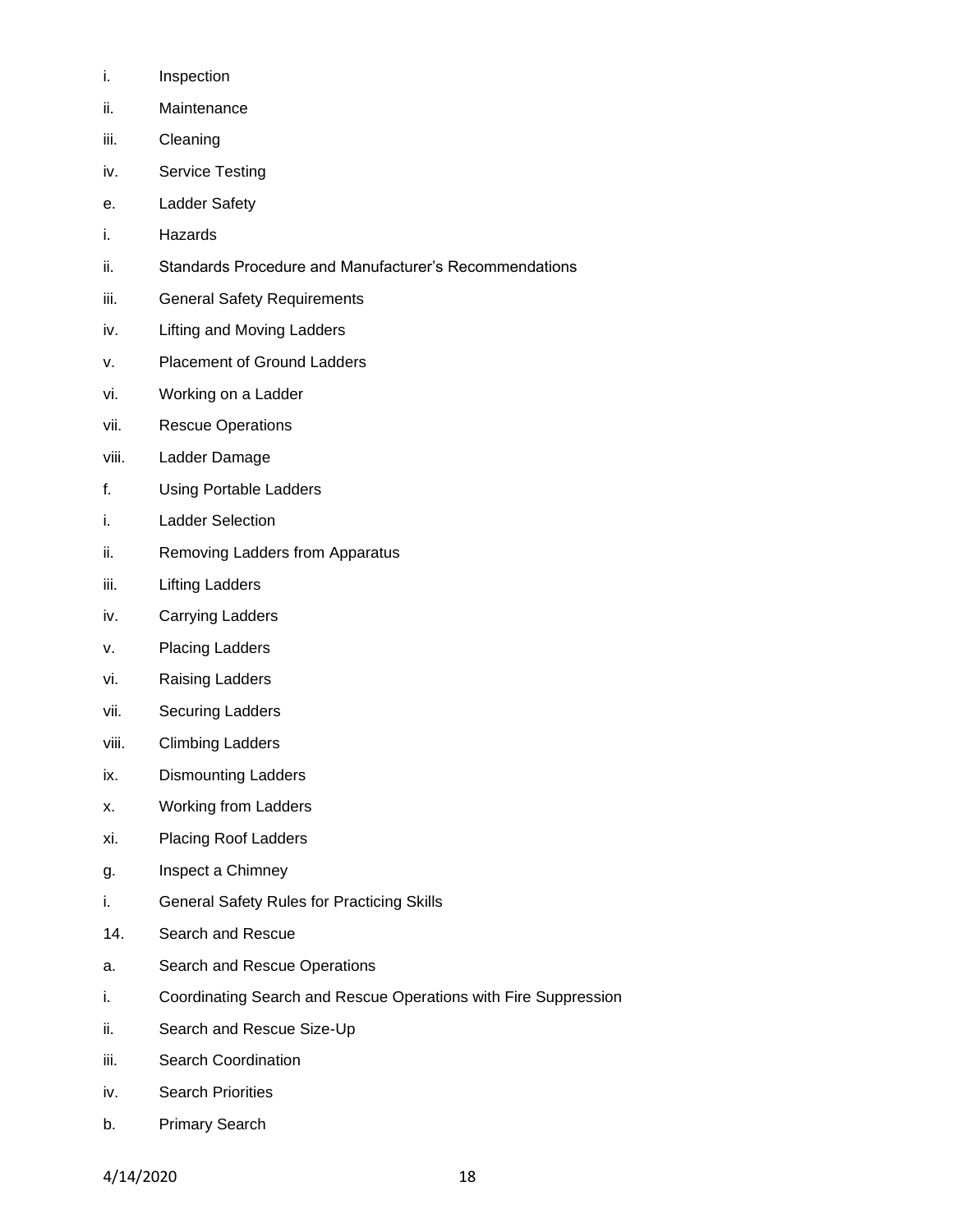- i. Types of Searches
- ii. Primary Search
- c. Search Techniques
- i. Standard Search Techniques
- ii. Radio
- iii. Search Patterns
- iv. Thermal Imaging Devices
- v. Search Ropes
- vi. Officer-Led Search
- vii. Vent-Entry-Search
- viii. Conducting a Primary Search
- ix. Secondary Search
- d. Search Safety
- i. Risk Management
- ii. Search and Rescue Equipment
- iii. Methods to Determine Whether an Area is Tenable
- e. Rescue Techniques
- i. Shelter-in-Place
- ii. Exit Assist
- iii. Simple Victim Carries
- iv. Emergency Drags
- v. Assisting a Person Down a Ground Ladder
- vi. Removal of Victims by Ladders
- 16. Water Supply
- a. Rural Water Supplies
- i. Wells or Cisterns
- ii. No Fire Hydrants
- iii. Static Sources of Water
- iv. Mobile Water Supply Apparatus
- v. Portable Tanks
- vi. Tanker Shuttles
- b. Municipal Water Systems
- i. Systems
- ii. Water Sources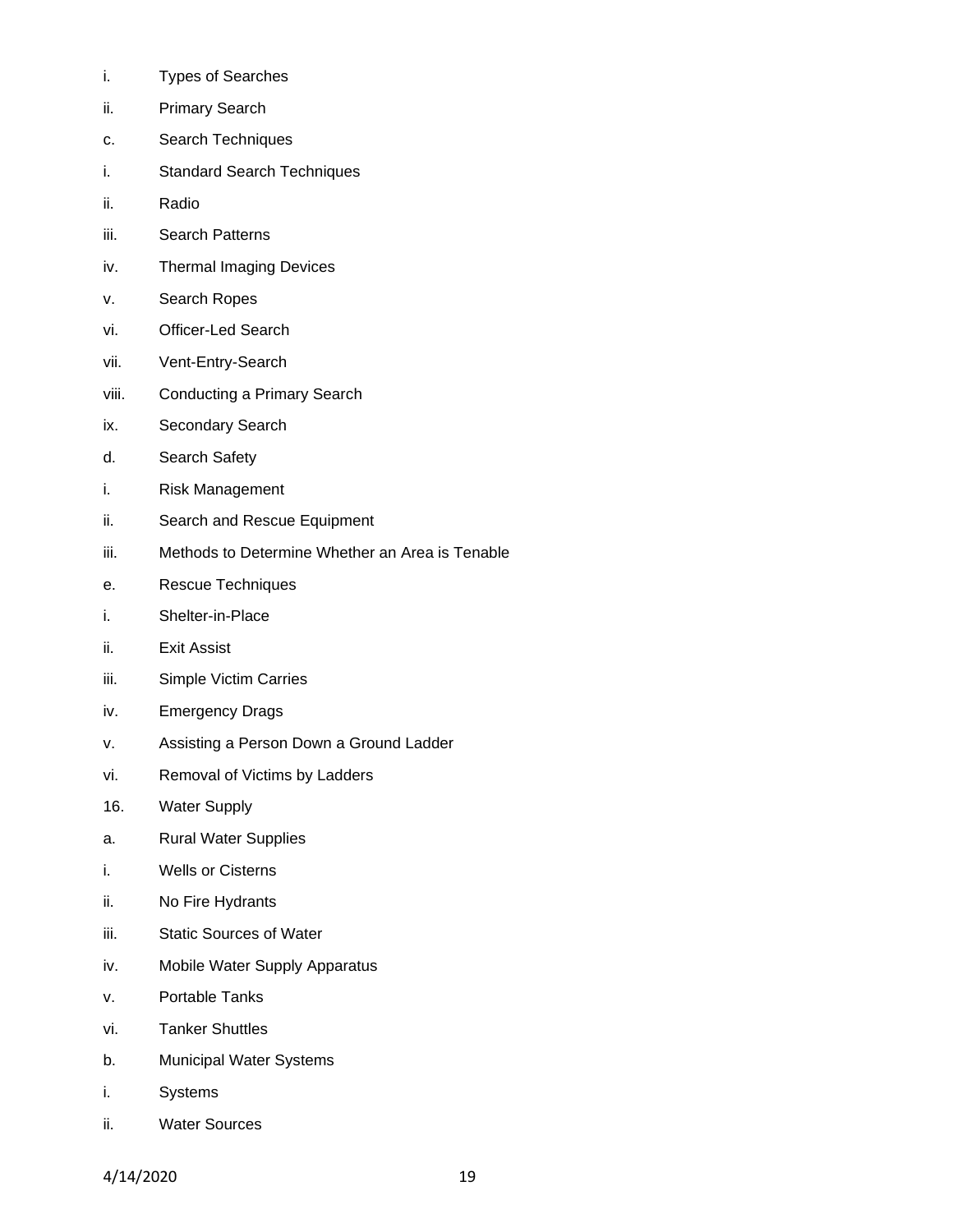- iii. Water Treatment Facilities
- iv. Water Distribution System
- c. Types of Fire Hydrants
- i. Wet-Barrel Hydrants
- ii. Dry-Barrel Hydrants
- d. Fire Hydrant Locations
- i. Located according to local standards and nationally recommended practices
- ii. Placed a certain distance apart
- iii. Requirements
- e. Fire Hydrant Operation
- i. Department Procedure
- ii. Standard Operating Procedure (SPOs)
- iii. Shutting Down a Hydrant
- f. Maintaining Fire Hydrants
- i. Inspecting Fire Hydrants
- ii. Testing Fire Hydrants
- g. Fire Hydraulics
- i. Fire Hydraulics
- ii. Flow
- iii. Pressure
- iv. Friction
- v. Elevation
- vi. Water Hammer
- h. Fire Hoses
- i. Supply Hoses or Attack Hoses
- ii. Sizes
- iii. Hose Construction
- iv. Hose Couplings
- v. Attack Hose
- vi. Supply Hose Use
- i. Hose Care, Maintenance, and Inspection
- i. Factors that Cause Damage
- ii. Mechanical Damage
- iii. Heat and Cold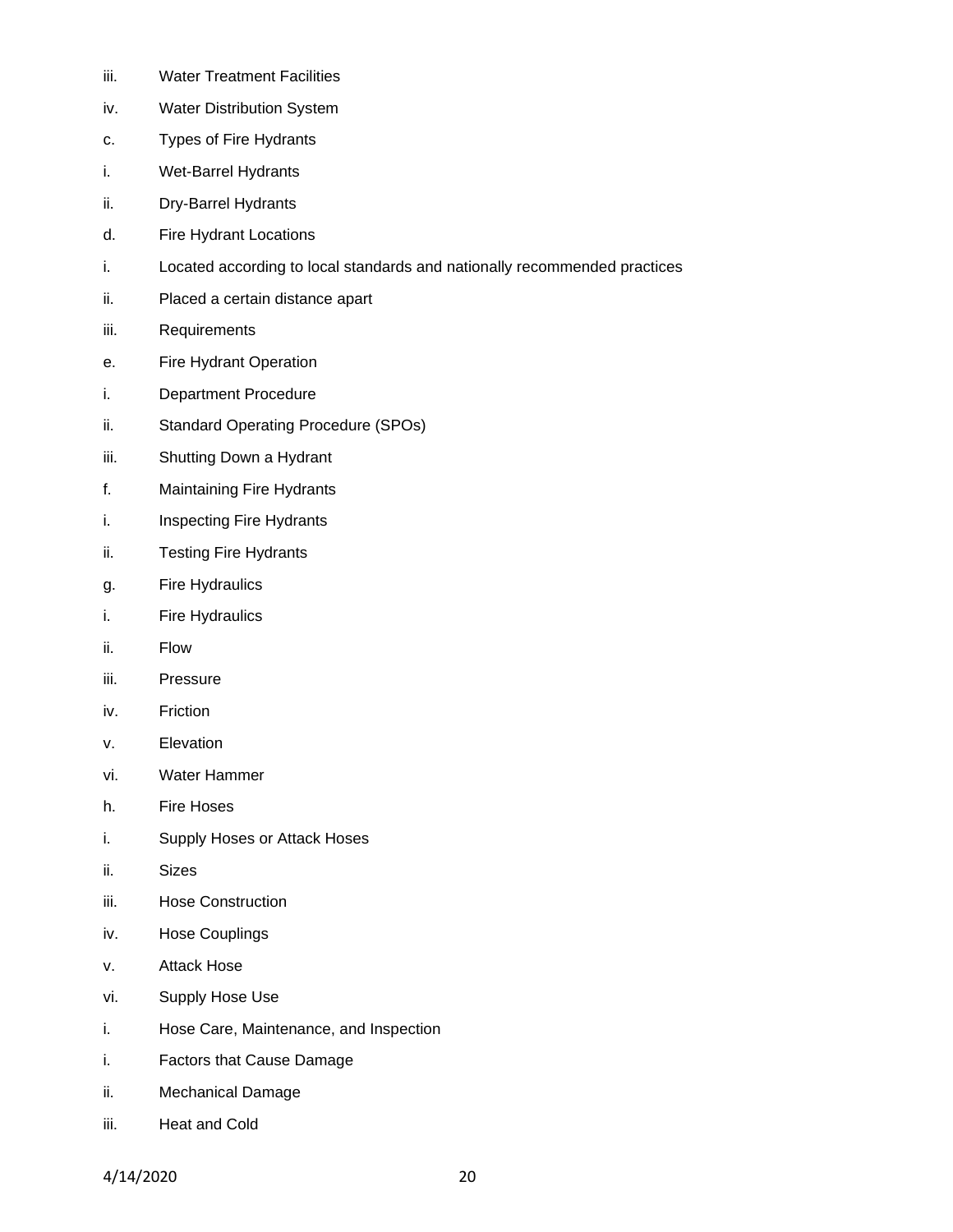- iv. Chemicals
- v. Mildew
- vi. Cleaning Hoses
- vii. Hose Inspection
- j. Hose Appliances
- i. Wye
- ii. Water Thief
- iii. Siamese Connection
- iv. Adapters
- v. Reducer
- vi. Hose Jacket
- vii. Hose Roller
- viii. Hose Clamp
- ix. Valves
- k. Hose Rolls
- i. Transportation
- ii. Ways to Roll Hose
- l. Fire Hose Evolutions
- i. Supply Line Operations
- ii. Loading Supply Hose
- iii. Connecting a fire department engine to a water supply
- iv. Supply Hose Carries and Advances
- v. Connecting Supply Hose Lines to Standpipe and Sprinkler Systems
- vi. Replacing a Defective Section of Hose
- vii. Draining and Picking Up Hose
- viii. Unloading Hose
- 17. Fire Attack and Foam
- a. Attack Hose
- i. Intro to Attack Hoses
- ii. Sizes of Attack Lines
- b. Attack Line Evolutions
- i. Definition
- ii. Pre-connected Attack Lines
- iii. Wyed lines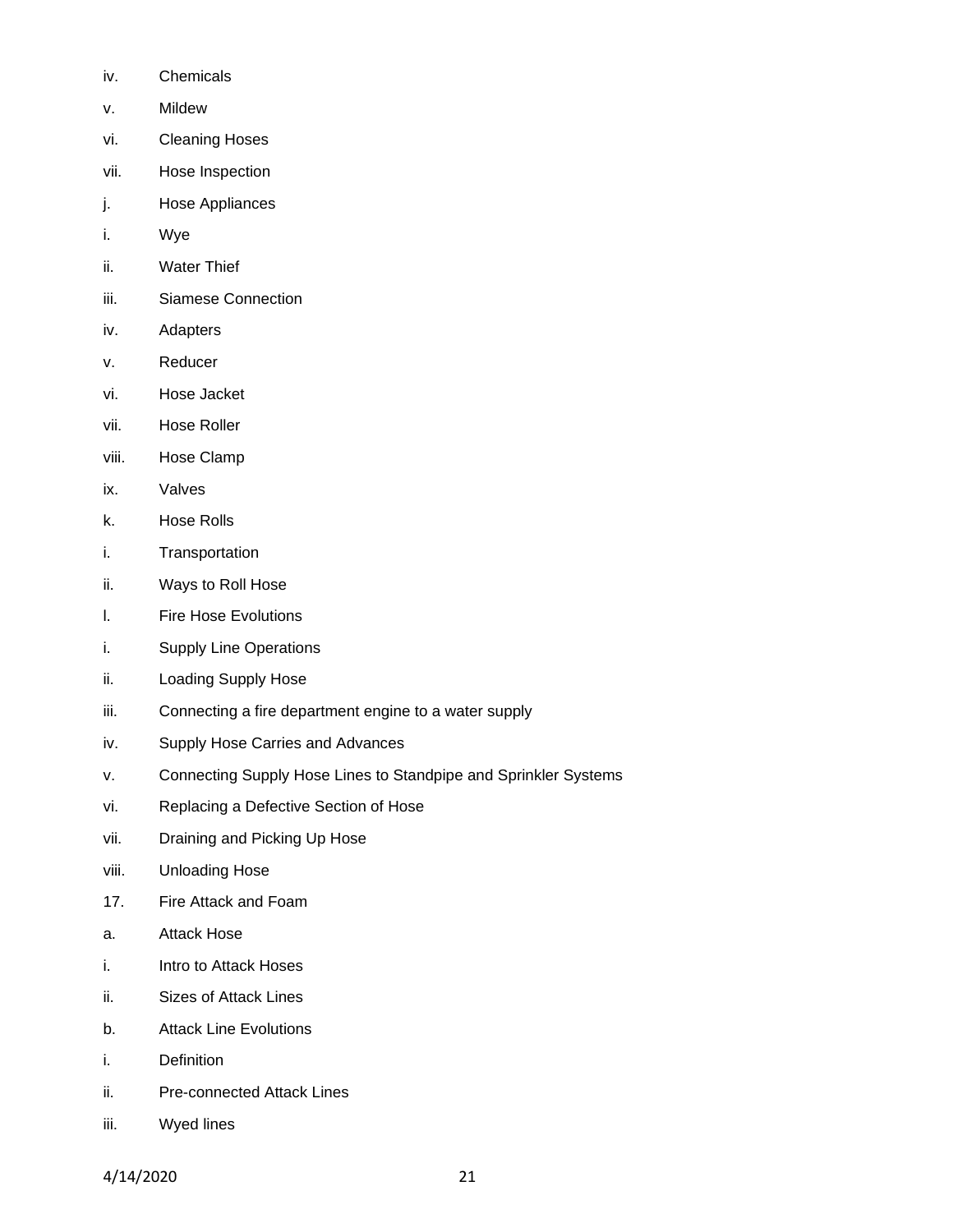- iv. Advancing Attack Lines
- v. Extending an Attack Line
- vi. Advancing an Attack Line from a Standpipe Outlet
- vii. Replacing a Defective Section of Hose
- c. Nozzles
- i. Purpose
- ii. Classifications
- iii. Nozzle Shut-offs
- iv. Smooth-bore nozzles
- v. Fog-Stream Nozzles
- vi. Other Types of Nozzles
- vii. Nozzle Maintenance and Inspection
- d. Foam
- i. Intro to Foam
- ii. Foam Classifications
- iii. Foam Concentrates
- iv. Foam Equipment
- v. Foam Application
- vi. Foam Application Techniques
- vii. Back-up Resources
- viii. Foam Apparatus
- 18. Fire Fighter Survival
- a. Risk–Benefit Analysis
- i. Introduction to Risk-Benefit Analysis
- b. Hazard Indicators
- i. Introduction to Hazard Indicators
- c. Safe Operating Procedures
- i. Rules of Engagement for Fire Fighter Survival
- ii. Team Integrity
- iii. Personnel Accountability System
- iv. Emergency Communications Procedures
- v. Initiating a Mayday
- vi. Rapid Intervention Company/Crew
- d. Fire Fighter Survival Procedures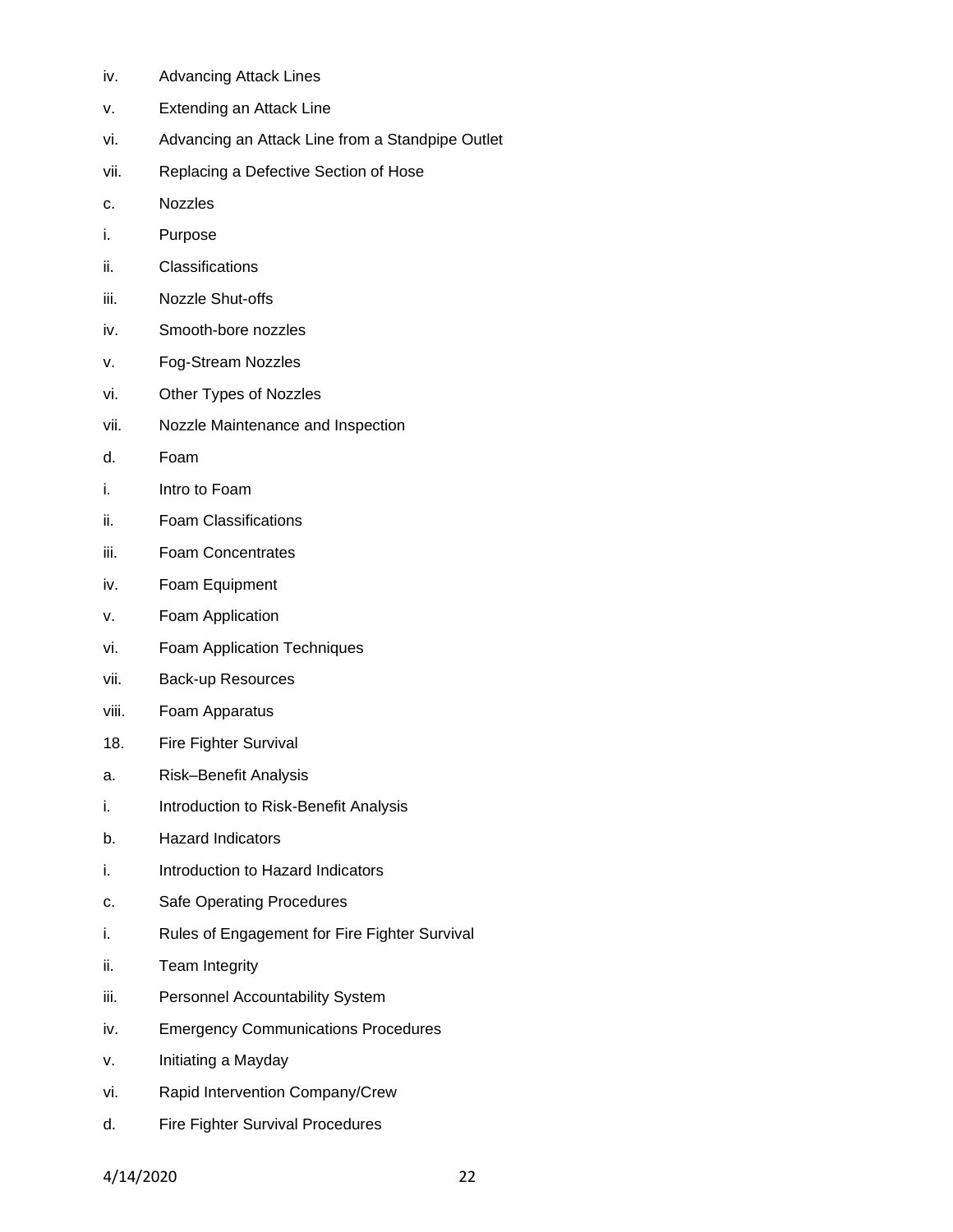- i. Safety
- ii. Maintaining Orientation
- e. Self-Rescue
- i. Techniques
- f. Safe Locations
- g. Air Management
- h. Rescuing a Downed Fire Fighter
- i. Rescue Techniques and Considerations
- i. Rehabilitation
- i. Purpose
- ii. Personnel Accountability System
- j. Counseling and Critical Incident Stress
- i. Fire fighters are often exposed to very stressful situations
- ii. Normal Coping Mechanisms
- iii. Negative Reactions to Critical Incidents
- iv. Reactions
- v. Counseling and Critical Incident Stress Management (CISM)
- 19. Salvage and Overhaul
- a. Lighting
- i. Lighting
- ii. Safety Principles and Practices
- iii. Lighting Equipment
- iv. Battery-Powered Lights
- v. Electrical Generators
- vi. Lighting Methods
- vii. Cleaning and Maintenance
- b. Salvage Overview
- i. Salvage
- ii. Safety
- iii. Salvage Tools
- c. Using Salvage Techniques to Prevent Water Damage
- i. Best way to prevent water damage is to limit water application
- ii. Deactivating Sprinklers
- iii. Removing Water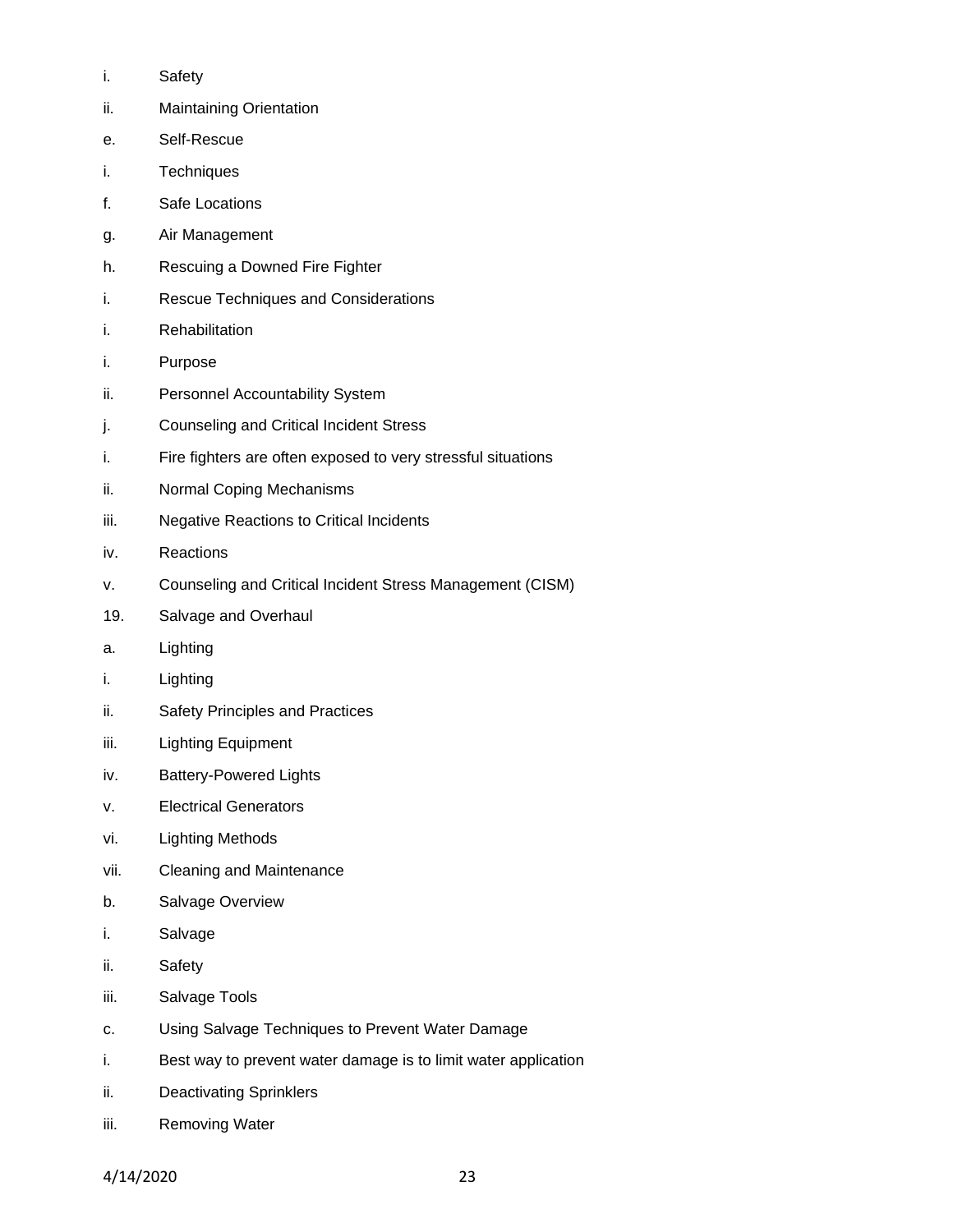- d. Using Salvage Techniques to Limit Smoke and Heat Damage
- i. Limiting smoke and heat damage
- ii. Salvage Covers
- iii. Salvage Cover Maintenance
- iv. Floor Runners
- v. Other Salvage Operations
- e. Overhaul Overview
- i. Overhaul
- ii. Safety Considerations During Overhaul
- iii. Coordinating Overhaul with Fire Investigators
- iv. Where to Overhaul
- f. Overhaul Techniques
- i. Overhaul Techniques
- ii. Overhaul Tools
- iii. Opening walls and ceilings
- 20. Fire Fighter Rehabilitation
- a. Emergency Incident Rehabilitation
- b. Factors, Cause, and Need for Rehabilitation
- i. Stresses of firefighting
- ii. Personal protective equipment (PPE)
- iii. Dehydration
- iv. Energy consumption
- v. Tolerance for stress
- vi. Rehabilitation allows the fire fighter to rest and recover from fatigue and stress
- c. Types of Incidents Affecting Fire Fighter Rehabilitation
- i. Rehabilitation should be addressed at all incidents
- ii. Extended fire incidents
- iii. Other types of incidents requiring rehabilitation
- d. How Does Rehabilitation Work
- i. Model of rehabilitation consists of seven parts
- ii. Relief from climatic conditions
- iii. Rest and recovery
- iv. Active or Passive Cooling and Warming
- v. Rehydration and calorie replacement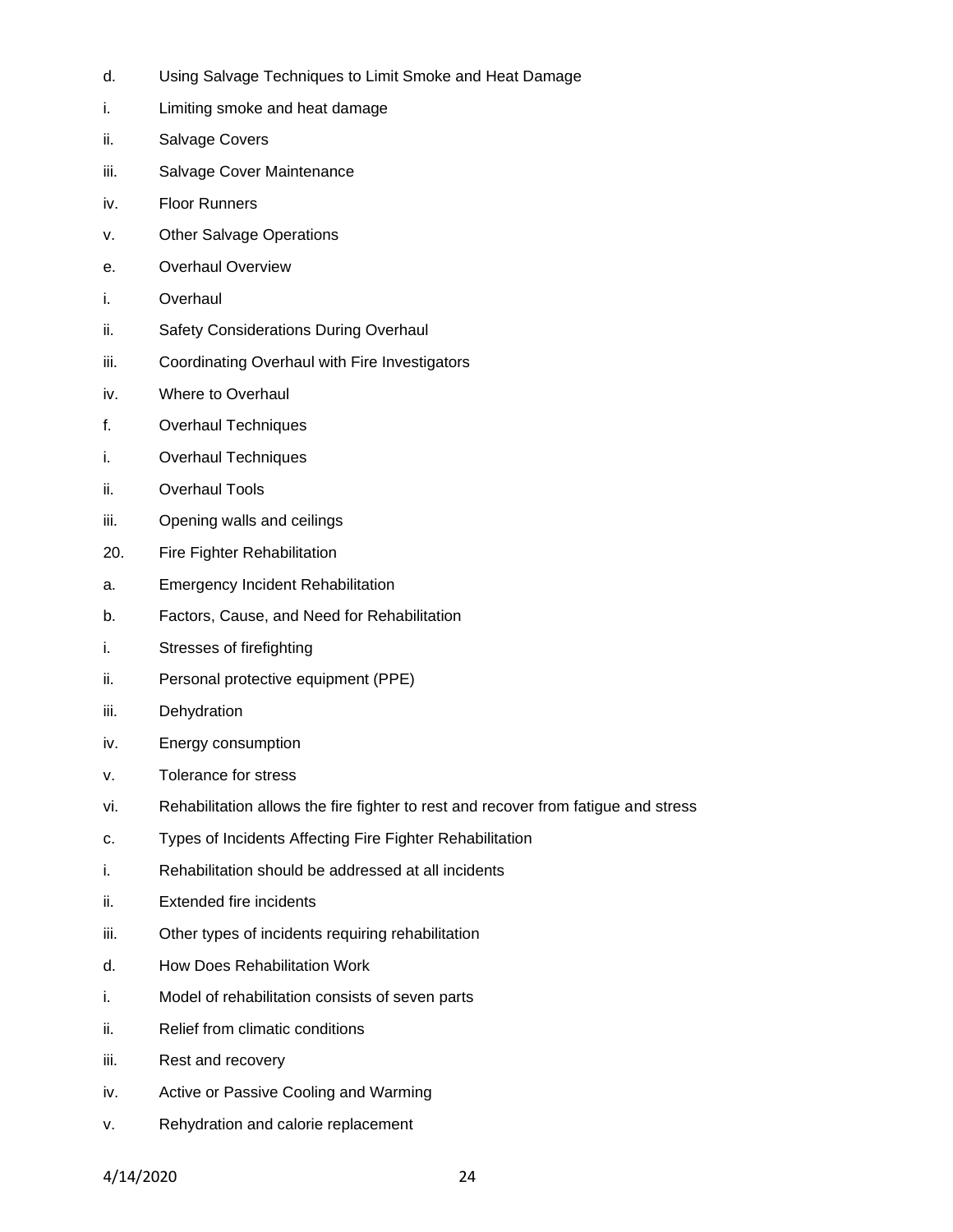| vi.   | Medical monitoring                                                                     |
|-------|----------------------------------------------------------------------------------------|
| vii.  | Member accountability                                                                  |
| viii. | Release and reassignment                                                               |
| е.    | Personal Responsibility in Rehabilitation                                              |
| i.    | Safety                                                                                 |
| ii.   | <b>Personal Limits</b>                                                                 |
| iii.  | Participation in Rehabilitation                                                        |
| 21.   | <b>Wildland and Ground Fires</b>                                                       |
| a.    | Wildland and Ground Fires and the Fire Triangle                                        |
| i.    | Fire Triangle: Fuel, Oxygen, and Heat                                                  |
| ii.   | Fuel                                                                                   |
| iii.  | Other fuel characteristics                                                             |
| İV.   | Oxygen                                                                                 |
| ν.    | Heat                                                                                   |
| b.    | <b>Other Factors that Affect Wildland Fires</b>                                        |
| i.    | Weather                                                                                |
| ii.   | Topography                                                                             |
| c.    | <b>Extinguishing Wildland Fires</b>                                                    |
| i.    | Anatomy of a wildland fire                                                             |
| ii.   | Methods of extinguishment                                                              |
| iii.  | Types of attack                                                                        |
| d.    | <b>Priorities of Attack</b>                                                            |
| i.    | Incident Commander                                                                     |
| ii.   | Fire Apparatus Used for Wildland Fires                                                 |
| iii.  | Safety in wildland firefighting                                                        |
| İV.   | <b>PPE</b>                                                                             |
| ν.    | <b>Fire Shelters</b>                                                                   |
| е.    | The Challenge of the Wildland-Urban Interface                                          |
| i.    | Problem of Mixing of Wildlands and Developed Areas                                     |
| ii.   | Wildland-Urban Interface                                                               |
| iii.  | Efforts geared at reducing loss from wildland fires needs to be directed at prevention |
| f.    | <b>Wildland Fire Safety</b>                                                            |
| i.    | Ten standard Fire Fighting Orders                                                      |
| 22.   | Fire Suppression                                                                       |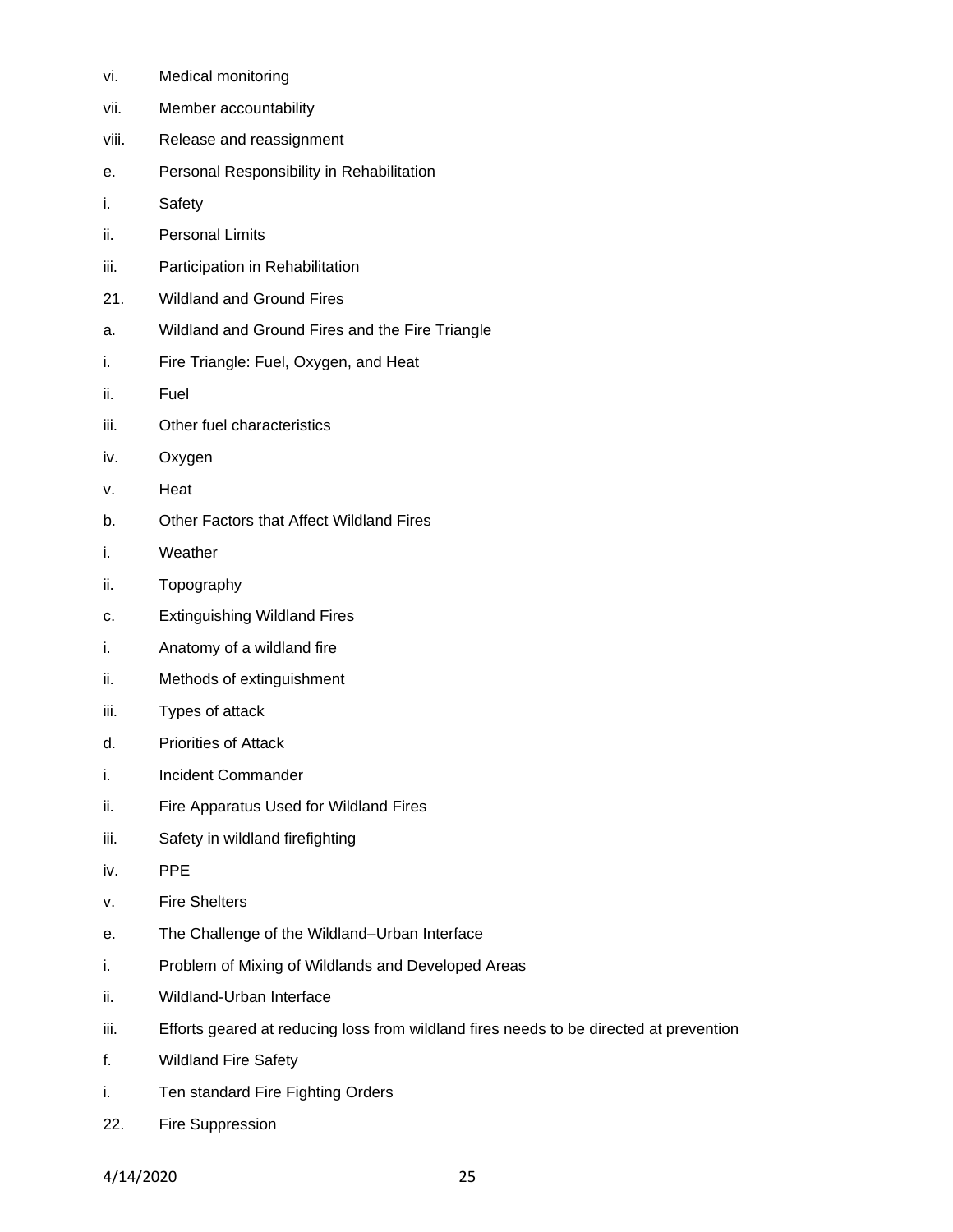- a. Offensive versus Defensive Operations
- i. Introduction to offensive versus defensive operations
- ii. Command Considerations
- b. Operating Hose Lines
- i. Introduction to operating hose lines
- ii. Fire streams
- iii. Interior fire attack
- iv. Large handlines
- v. Master stream devices
- c. Protecting Exposures
- i. Preventing fire spread
- d. Ventilation
- e. Specific Fire-Ground Operations
- i. Concealed-space fires
- ii. Basement fires
- iii. Fires above ground level
- iv. Fires in large buildings
- v. Fires in buildings during construction, renovation, or demolition
- vi. Fires in lumberyards
- vii. Fires in stacked or piled materials
- viii. Trash container and rubbish fires
- ix. Confined spaces
- f. Vehicle Fires
- i. Attacking vehicle fires
- ii. Alternative-fuel vehicles
- iii. Fire in the passenger area
- iv. Fire in the engine compartment
- v. Overhauling vehicle fires
- g. Flammable-Liquid Fires
- i. Introduction to Flammable-Liquid Fires
- ii. Hazards
- iii. Suppression
- 23. Pre-incident Planning
- a. Pre-incident Plan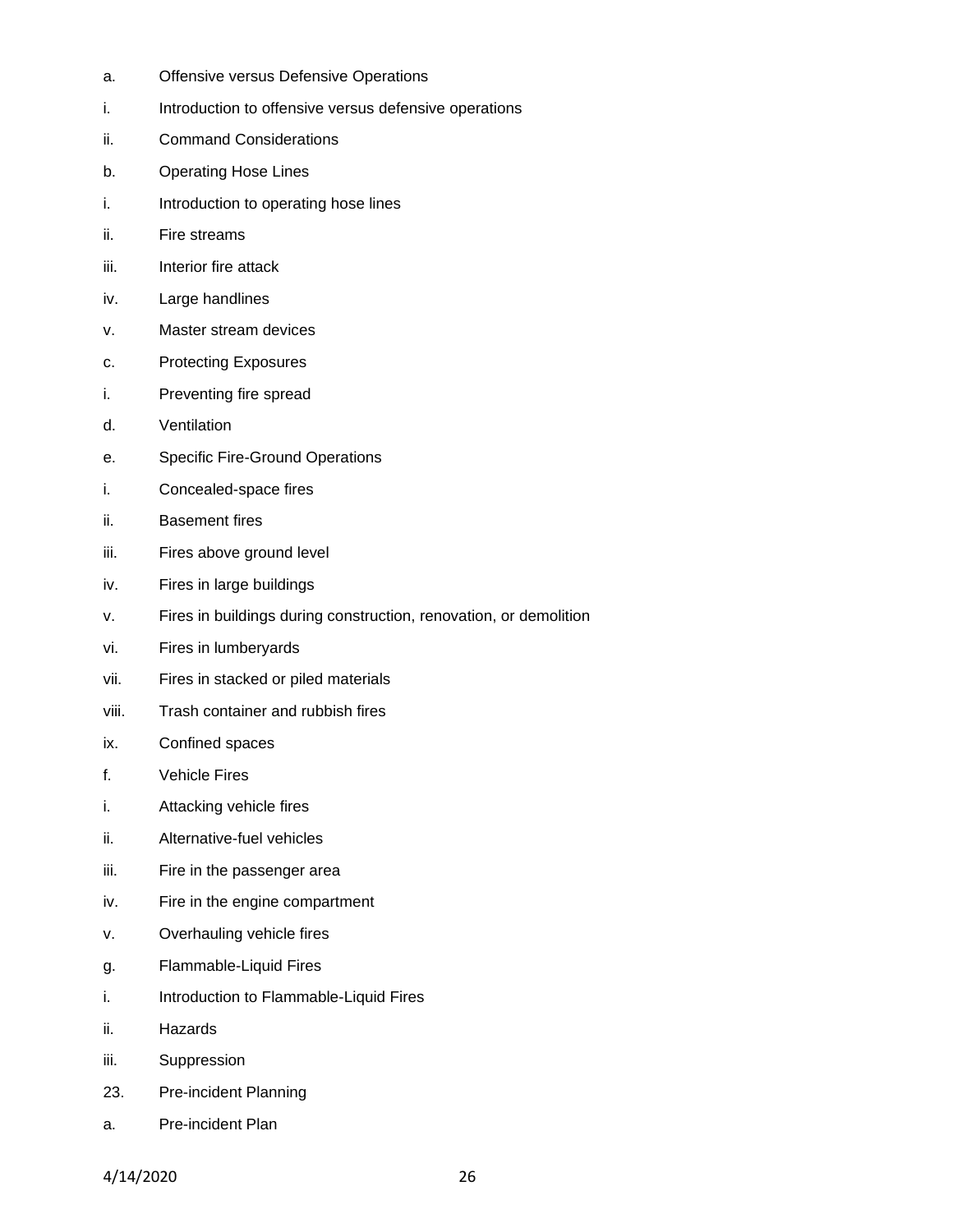- i. Overview
- ii. Target Hazards
- iii. Developing a Pre-incident Plan
- b. Conducting a Pre-incident Survey
- i. Introduction to conducting a pre-incident survey
- ii. Pre-incident planning for response and access
- iii. Pre-incident planning for scene size-up
- c. Tactical Information
- i. Considerations for water supply
- ii. Utilities
- iii. Pre-incident Planning for Search and Rescue
- iv. Pre-incident Planning for Forcible Entry
- v. Pre-incident Planning for Ladder Placement
- vi. Pre-incident Planning for Ventilation
- d. Occupancy Considerations
- i. High-rise buildings
- ii. Assembly occupancies
- iii. Healthcare facilities
- iv. Detention and correctional facilities
- v. Residential occupancies
- e. Locations Requiring Special Considerations
- i. Introduction to locations requiring special considerations
- ii. Special hazards
- 24. Fire and Emergency Medical Care
- a. Overview
- b. The Importance of EMS to the Fire Service and the Community
- i. Introduction to the importance of EMS to the fire service and the community
- c. Levels of Service
- i. BLS (Basic Life Saving)
- ii. ALS (Advanced Life Saving)
- d. Training
- i. BLS training
- ii. ALS
- iii. Training Agencies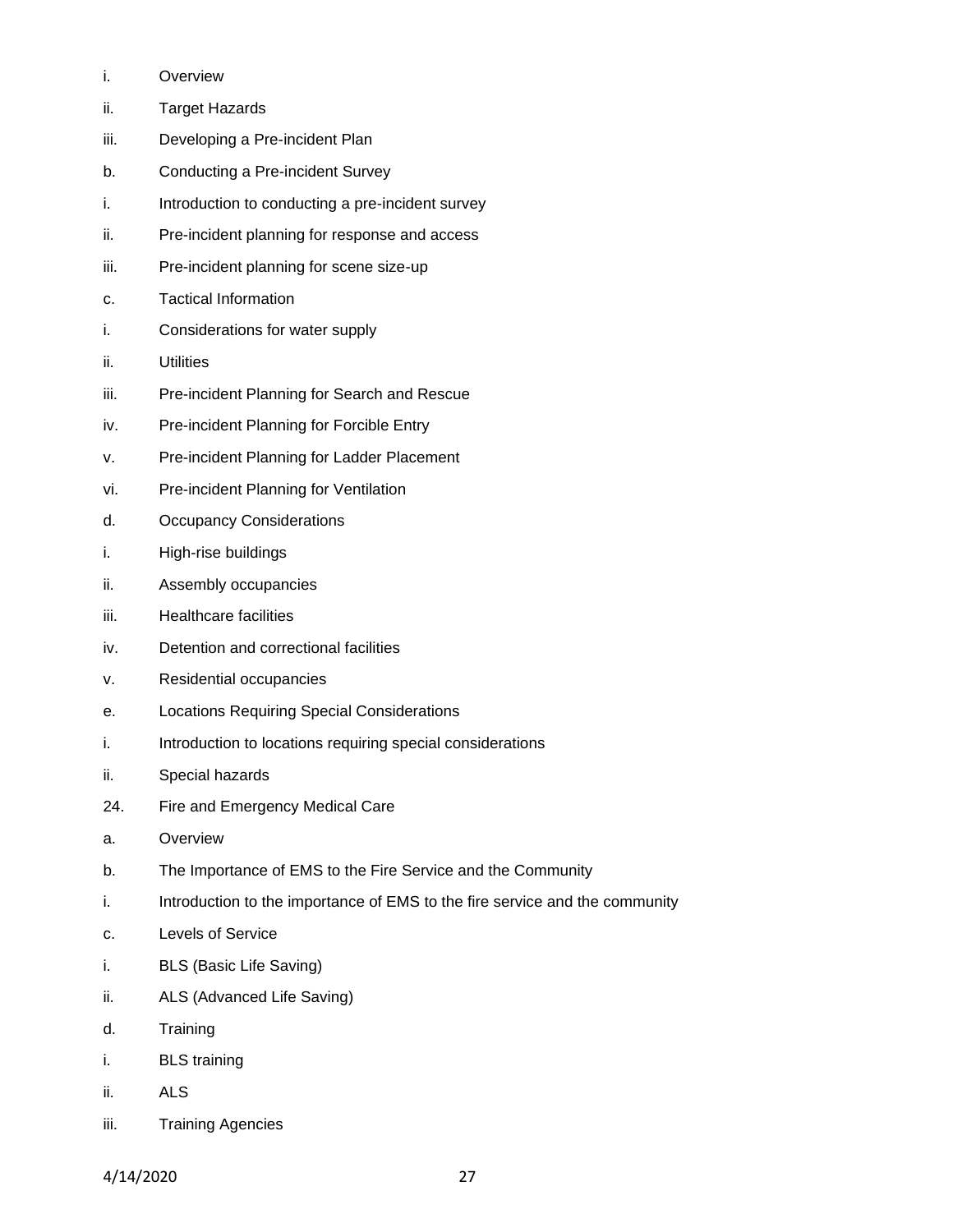- iv. Continuing medical education (CME)
- e. EMS Delivery Systems
- i. Introduction to EMS delivery systems
- ii. Types of systems
- iii. Operational considerations
- f. Interactions
- i. Patients
- ii. Medical Director
- iii. Hospital Personnel
- g. Confidentiality
- i. EMS providers are subject to the provisions of the HIPAA
- ii. Protecting the privacy of the people you serve is an ethical responsibility
- 25. Emergency Medical Care
- a. Infectious Diseases and Standard Precautions
- i. Introduction to infection control
- ii. Bloodborne pathogens
- iii. Airborne pathogens
- iv. Direct Contact
- v. Standard precautions
- vi. Immunizations
- b. Airway Management
- i. Airway care and rescue breathing
- ii. Anatomy and function of the respiratory system
- iii. "A" is for airway
- iv. Correct the blocked airway
- v. Check for fluids, foreign bodies, or dentures
- vi. Correct the airway using finger sweeps or suction
- vii. Suctioning
- viii. Maintain the airway
- ix. Recovery position
- x. Airway Adjuncts
- xi. "B" is for breathing
- xii. Check breathing
- xiii. Correct the breathing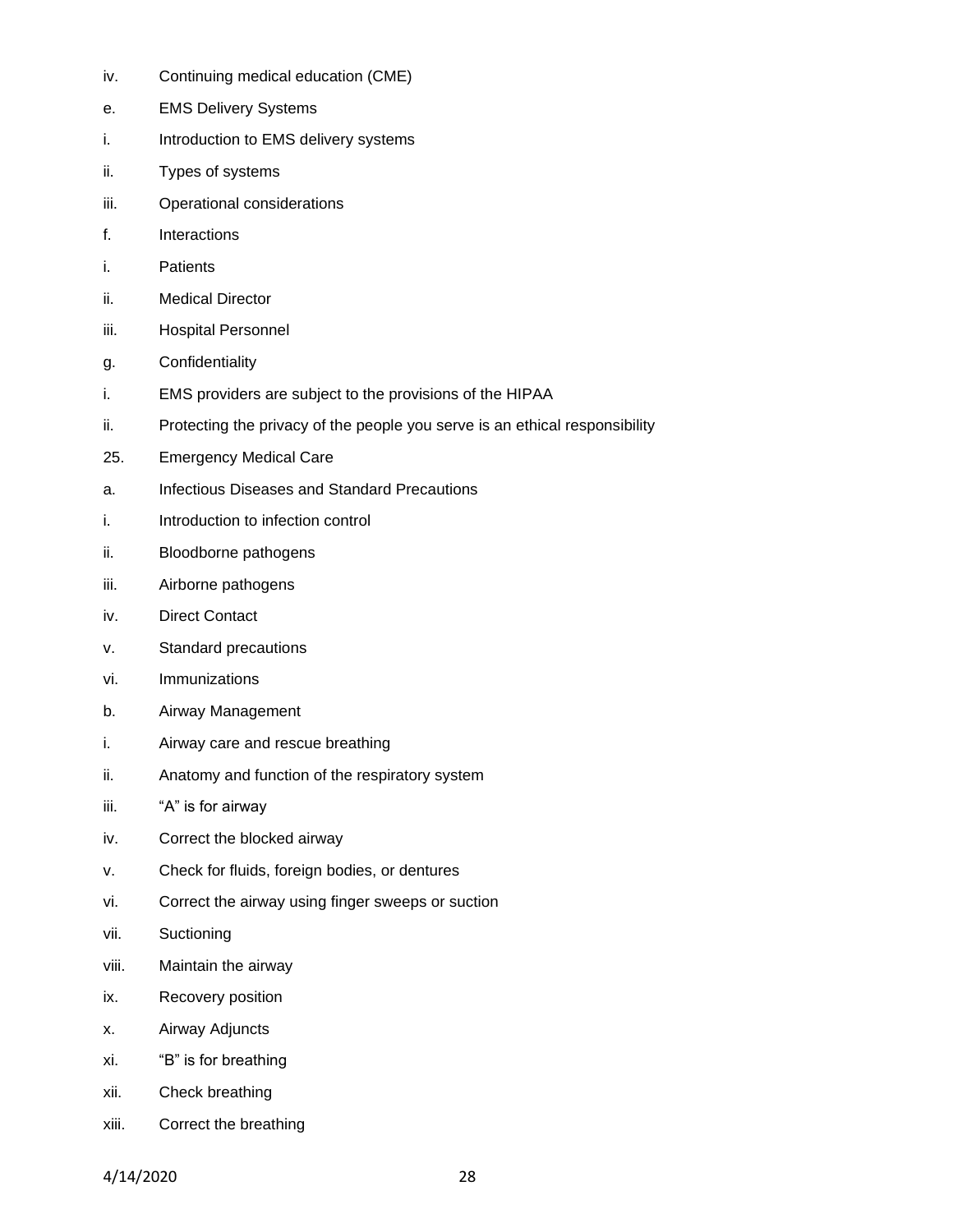- xiv. Performing rescue breathing on children and infants
- xv. Foreign-body airway obstruction
- xvi. Types of Airway Obstruction
- xvii. Management of foreign-Body Airway Obstructions
- xviii. Oxygen administration
- xix. Special considerations
- c. Anatomy and Function of the Circulatory System
- i. Anatomy
- ii. Components of CPR
- iii. The cardiac chain of survival
- iv. When to start CPR
- v. When to stop CPR
- vi. External cardiac compression
- vii. Adult CPR
- viii. Infant CPR
- ix. One-Rescuer and Two-Rescuer Child CPR
- x. Signs of Effective CPR
- xi. Complications of CPR
- d. Creating Sufficient Space for CPR
- i. Fire fighters may frequently be alone with a victim in cardiac arrest
- e. Early Defibrillation by Fire Fighters
- i. Heart Disease
- f. Bleeding and Shock
- i. Standard precautions and soft-tissue injuries
- ii. Parts and Function of the Circulatory System
- iii. Shock
- g. Bleeding
- i. Controlling external blood loss
- ii. Standard Precautions and bleeding control
- h. Wounds
- i. Closed Wounds
- ii. Open Wounds
- iii. Principles of wound treatment
- iv. Dressing and Bandaging Wounds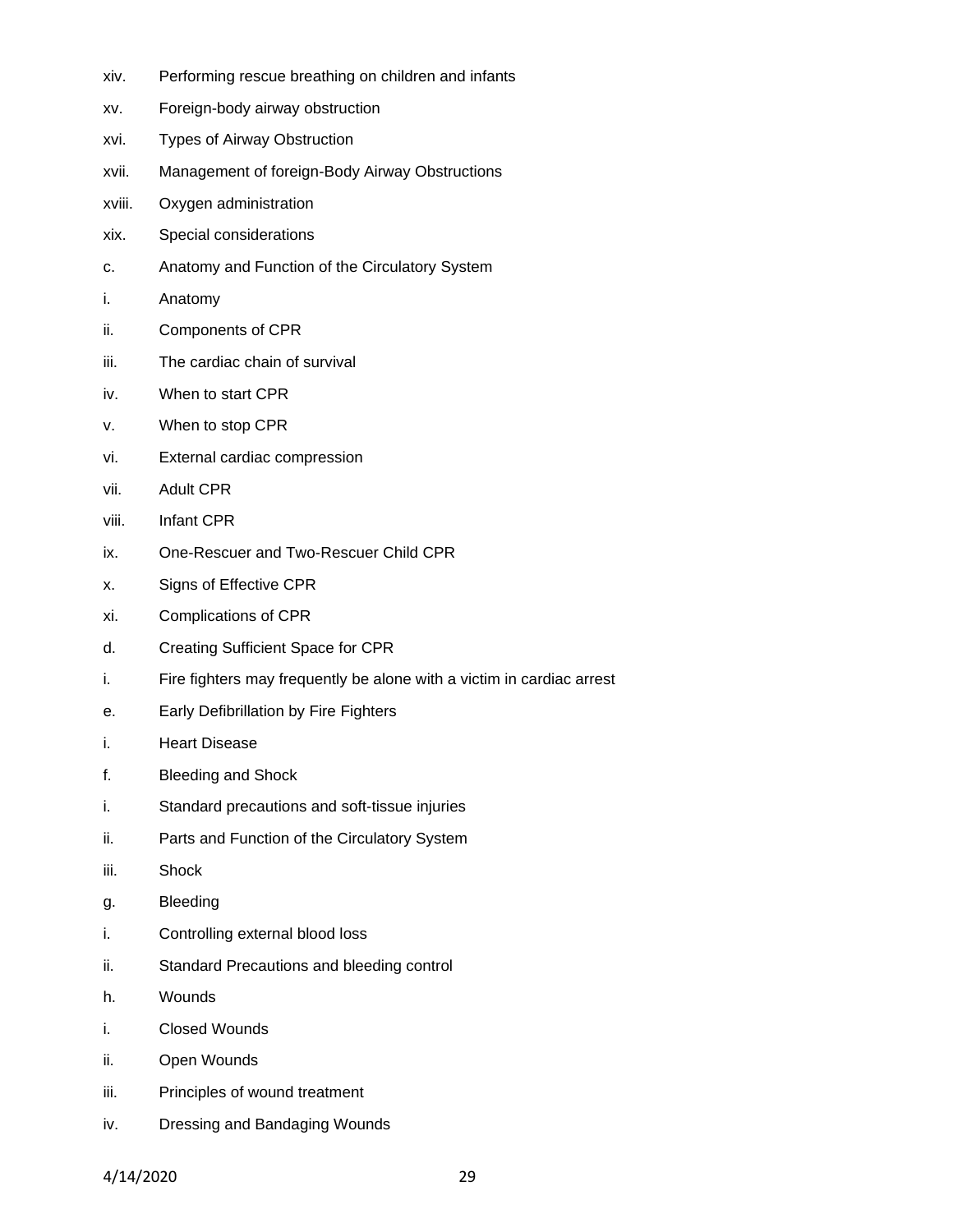- i. Burns
- i. Skin is a Barrier
- ii. Burn depth
- iii. Extent of burns
- iv. Cause or type of burns
- j. Injuries to the Spine
- i. Introduction to injuries to the spine
- ii. Stabilizing the cervical spine
- k. Triage
- i. Triage
- ii. Triage Priorities
- l. Violent Situations
- i. Introduction to violent situations
- ii. Behavioral emergencies
- 26. Vehicle Rescue and Extrication
- a. Types of Vehicles
- i. Conventional vehicles
- ii. Alternative-powered vehicles
- iii. Electric-powered vehicles
- iv. Hybrid vehicles
- b. Vehicle Anatomy
- i. Parts of a Motor Vehicle
- ii. Motor Vehicle Frames
- c. Alternative-Powered Vehicles
- i. Alternative-powered vehicles
- ii. Blended Liquid Fuel-Powered Vehicles
- iii. Compressed gas-powered vehicles
- iv. Hybrid and electric vehicles
- v. Fuel cell-powered vehicles
- d. Responding to the Scene
- i. The first step in the extrication process is response
- e. Arrival and Size-Up
- i. Traffic Hazards
- ii. Fire Hazards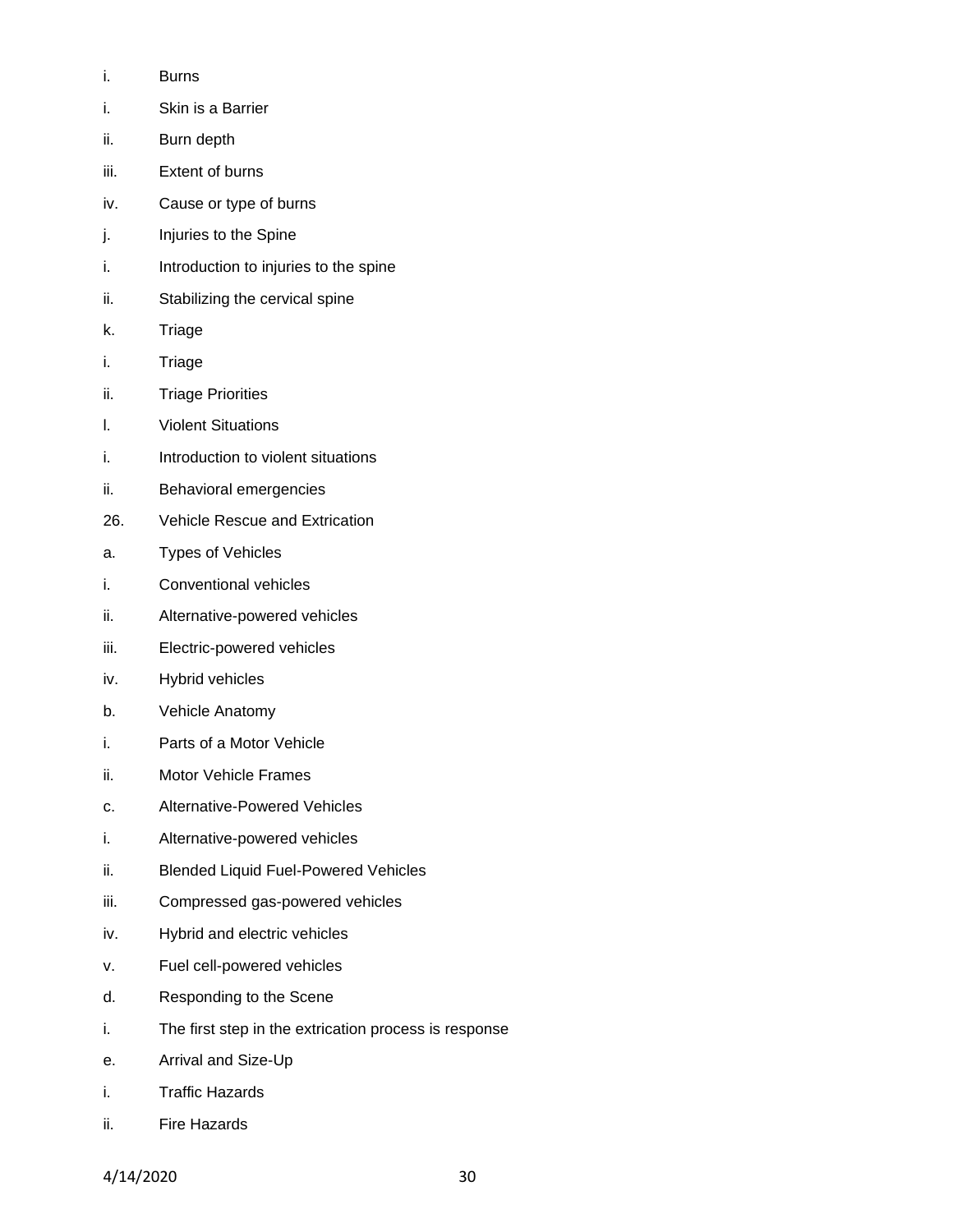- iii. Electrical Hazards
- iv. Other Hazards
- f. Stabilization of the Scene
- i. Traffic Hazards
- ii. Fire Hazards
- iii. Electrical Hazards
- iv. Other Hazards
- v. Cribbing
- vi. Rescue Lift Air Bags
- g. Principles of Gaining Access and Disentangling the Victim
- i. Use these techniques to gain access to a trapped victim
- h. Tools Used for Extrication
- i. Overview
- i. Gaining Access to the Victim
- i. Open the Door
- ii. Break Tempered Glass
- iii. Force the Door
- iv. Provide Initial Medical Care
- j. Disentangling the Victim
- i. Intro to Disentangling the Victim
- ii. Displace the Seat
- iii. Remove the Windshield
- iv. Remove the Steering Wheel
- v. Displace the Dashboard
- vi. Displace the Roof
- k. Removing and Transporting the Victim
- i. Stabilization and Packaging of Victim for Removal
- ii. Plan for Victim Removal
- iii. Transportation of Patient
- l. Terminating an Incident
- i. Securing the Scene
- 27. Assisting Special Rescue Teams
- a. Overview
- b. Types of Rescues Encountered by Fire Fighters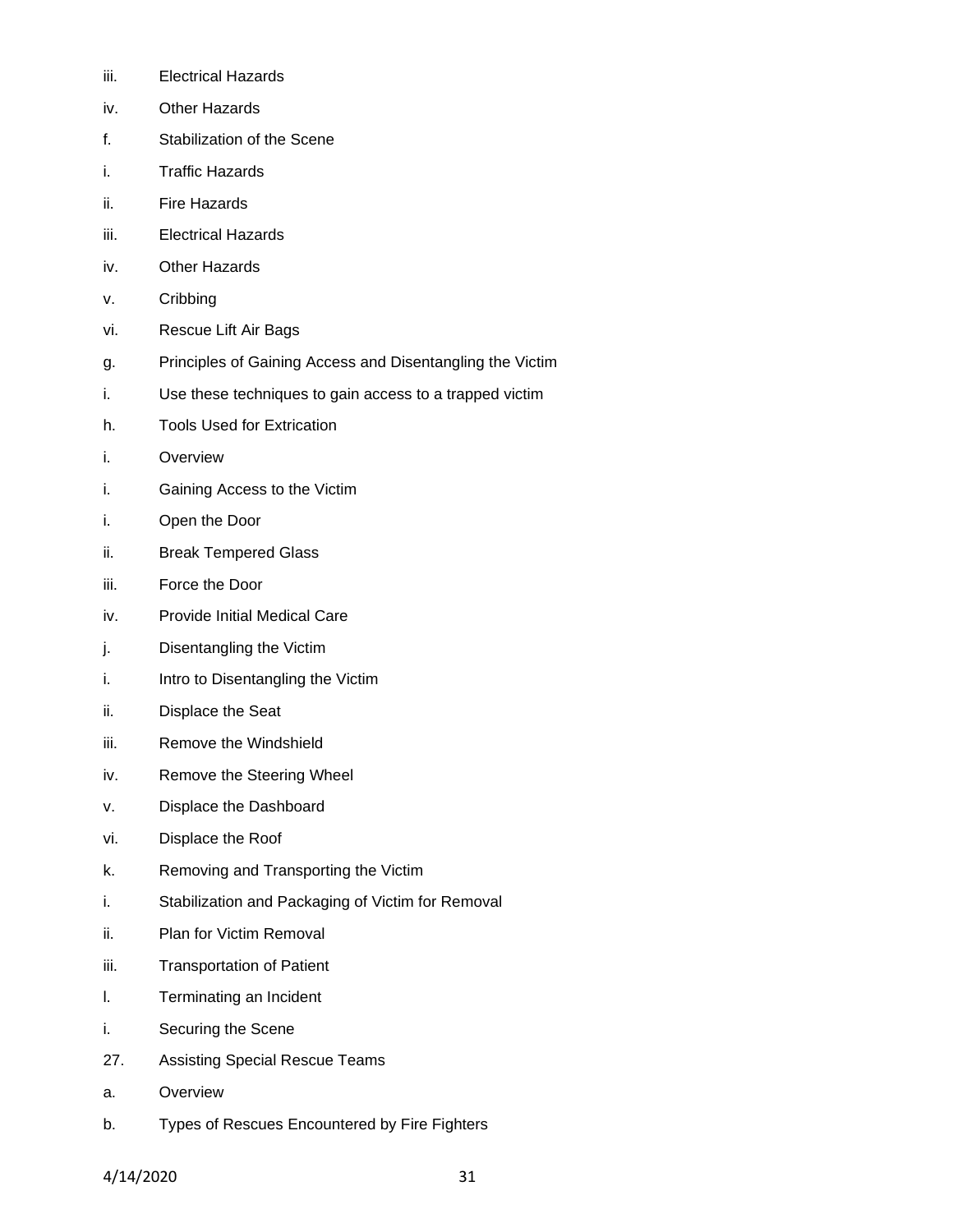- i. Variety of special rescue situations
- c. Guidelines for Operations
- i. Be Safe
- ii. Follow Orders
- iii. Work as a Team
- iv. Golden Rule of Public Service
- d. Steps of Special Rescue
- i. Preparation
- ii. Response
- iii. Arrival and Size-Up
- iv. Stabilization
- v. Access
- vi. Disentanglement
- vii. Removal
- viii. Transport
- e. Post Incident Duties
- i. Security of the Scene and Preparation for the Next Call
- ii. Post Incident Analysis
- f. General Rescue Scene Procedures
- i. Safety
- ii. Approaching the Scene
- iii. Dealing with Utility Hazards
- iv. Providing Scene Security
- v. Using Protective Equipment
- vi. Using the Incident Command System (ICS)
- vii. Ensuring Accountability
- viii. Making Victim Contact
- g. Assisting Rescue Crews
- i. Overview
- ii. Vehicles and machinery
- iii. Tools Used
- iv. Confined Space
- v. Rope Rescue
- vi. Trench and excavation collapse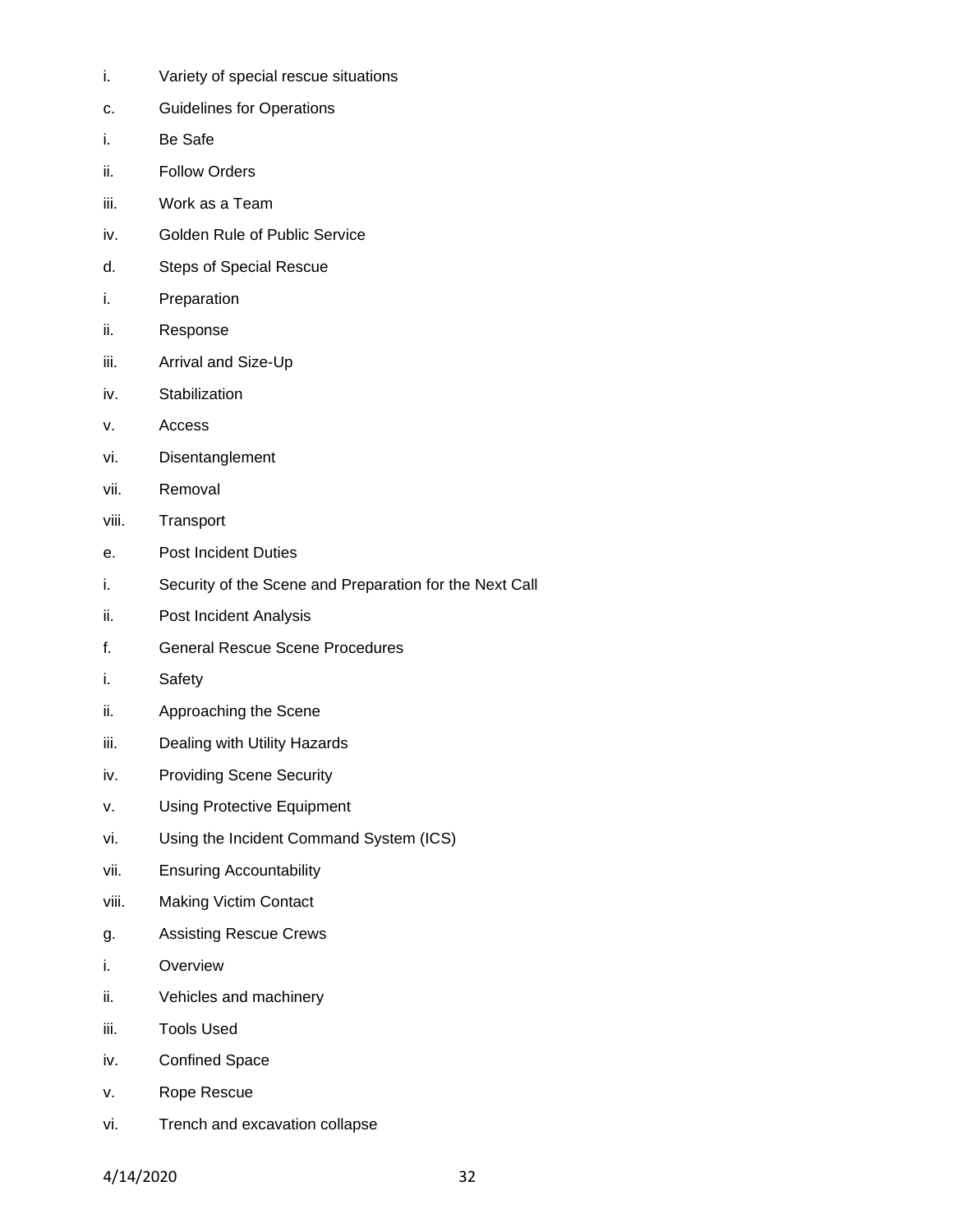- vii. Structural collapse
- viii. Water and ice rescue
- ix. Wilderness SAR
- x. Hazardous materials incidents
- 31. Hazardous Materials: Implementing a Response
- a. Introduction
- i. Who to Contact
- ii. What to report
- b. Plan an Initial Response
- i. Safety
- ii. Initial Call for Help
- iii. Type of Material Involved
- iv. Characteristics of the Affected Area
- c. Response Objectives
- i. Defensive actions
- ii. Proper Personal Protective Equipment (PPE)
- iii. Emergency decontamination procedures
- d. Gauging the Potential Harm or Severity of the Incident
- i. Factors to Consider
- ii. Resources for determining the size of the incident
- iii. Reporting the Size and Scope of the Incident
- iv. Concentration of a Released Hazardous Material
- e. Secondary Attacks
- i. Recognition
- ii. Primary Attack May be Used to Draw Responders to Scene
- iii. Signs of Secondary Devices
- f. Incident Command System
- i. Introduction to the ICS
- ii. The ICP
- 32. Hazardous Materials: Personal Protective Equipment, Scene Safety, and Scene Control
- a. Overview
- b. Levels of Damage Caused by Chemicals to Humans
- i. Damage Depends on the Material's TLV
- ii. TLV/Short-Term Exposure Limit (TLV-STEL)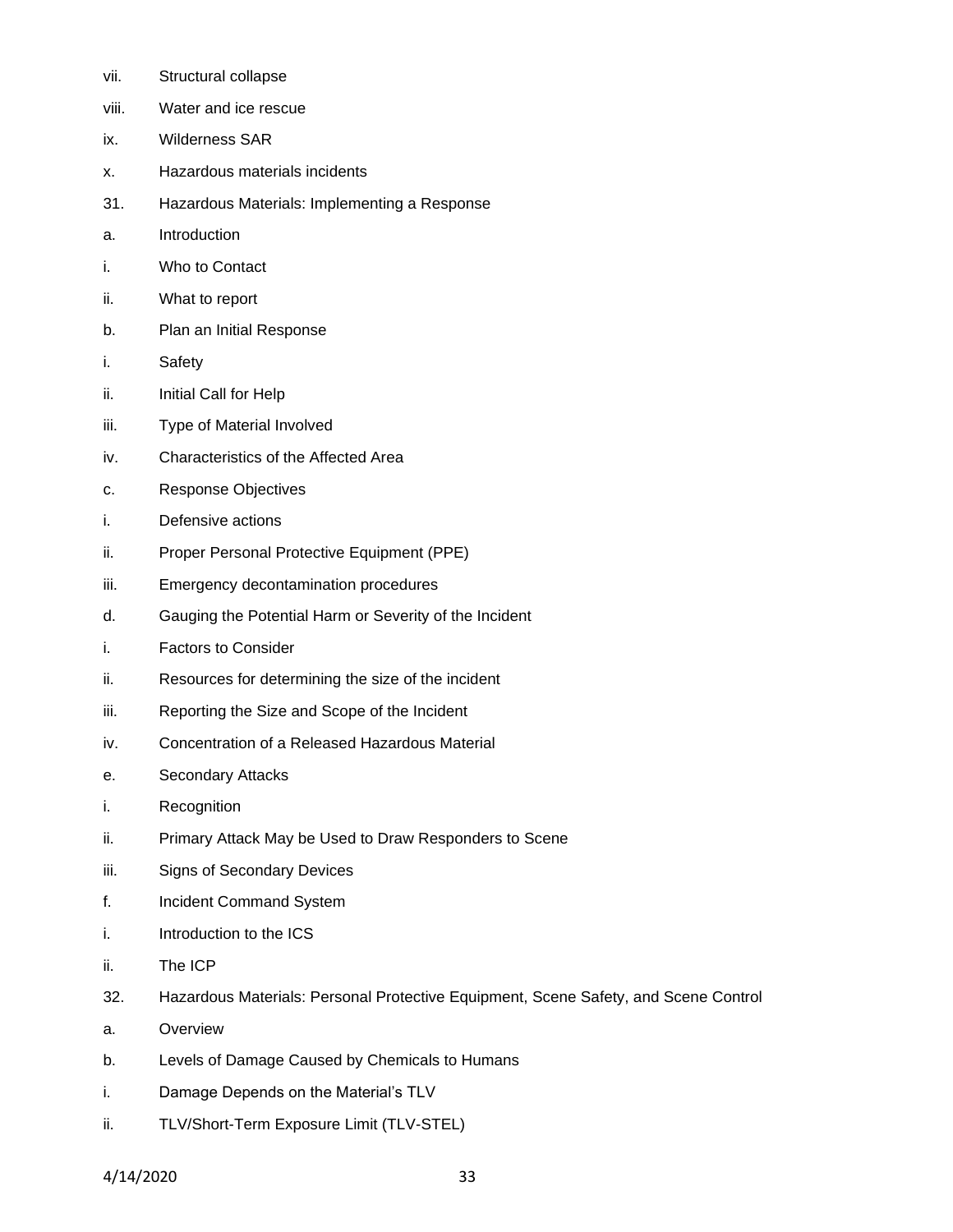| <br>ш. | TLV/Time-Weighted Average (TLV-TWA) |  |
|--------|-------------------------------------|--|
|--------|-------------------------------------|--|

- iv. TLV/Ceiling (TLV-C)
- v. TLV/Skin
- vi. Permissible Exposure Limit
- vii. IDLH
- viii. Training and Equipment
- ix. Exposure Guidelines
- x. Three Basic Atmospheres at a Hazardous Materials Emergency
- c. Personal Protective Equipment
- i. Purpose
- d. Hazardous Materials—Specific Personal Protective Equipment
- i. Street clothing and work uniforms
- ii. Structural firefighting protective clothing
- iii. High-Temperature-Protective Clothing
- iv. Chemical-Protective Clothing and Equipment
- v. Respiratory protection
- e. Chemical-Protective Clothing Ratings
- i. Level A
- ii. Level B
- iii. Level C
- iv. Level D
- f. Skin Contact Hazards
- i. Principle Dangers
- ii. Skin Absorption
- iii. Corrosives
- g. Safety Precautions
- i. Excessive heat disorders
- ii. Cooling techniques
- iii. Cold-temperature exposures
- iv. Physical capability requirements
- h. Response Safety Procedures
- i. response safety procedures
- ii. Control zones
- iii. Isolation techniques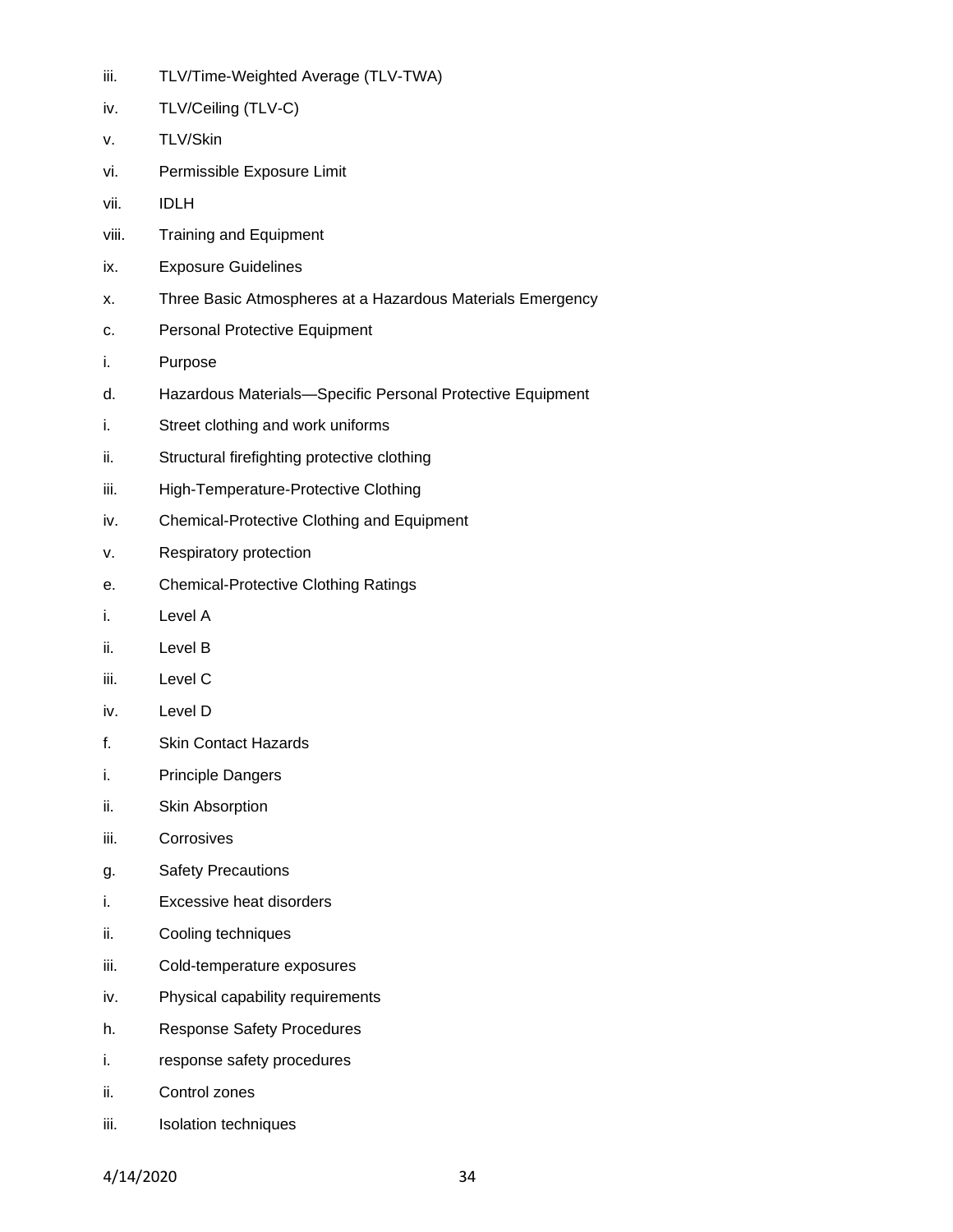- iv. The buddy system and backup personnel
- 33. Hazardous Materials: Response Priorities and Actions
- a. Introduction
- i. Safety
- ii. Incident Commander
- b. Exposures
- i. Protective actions
- ii. Evacuating the Exposed Area
- c. Detecting the Hazard
- i. Steps to Monitor the Atmosphere for Potential Hazards
- d. Search and Rescue
- i. Protection of Life
- ii. Process
- iii. Incident Commander (IC)
- e. Exposure Protection
- i. Exposures can be Protected in Different Ways
- ii. Confinement and containment
- iii. Flammable Liquids Vapor Control and Fire Extinguishment
- iv. Pressurized-Gas Cylinder Vapor Control and Fire Extinguishment
- f. Hazardous Materials Control Activities
- i. Defensive Control Activities
- ii. Absorption/adsorption
- iii. Diking, damming, diversion, and retention
- iv. Dilution
- v. Vapor dispersion and suppression
- vi. Remote shut-off
- g. Decision to Withdraw
- i. IC Decisions
- h. Recovery
- i. The recovery phase
- i. When to Terminate the Incident
- i. Decision Made by IC
- j. Crime or Terrorist Incident
- i. Precautions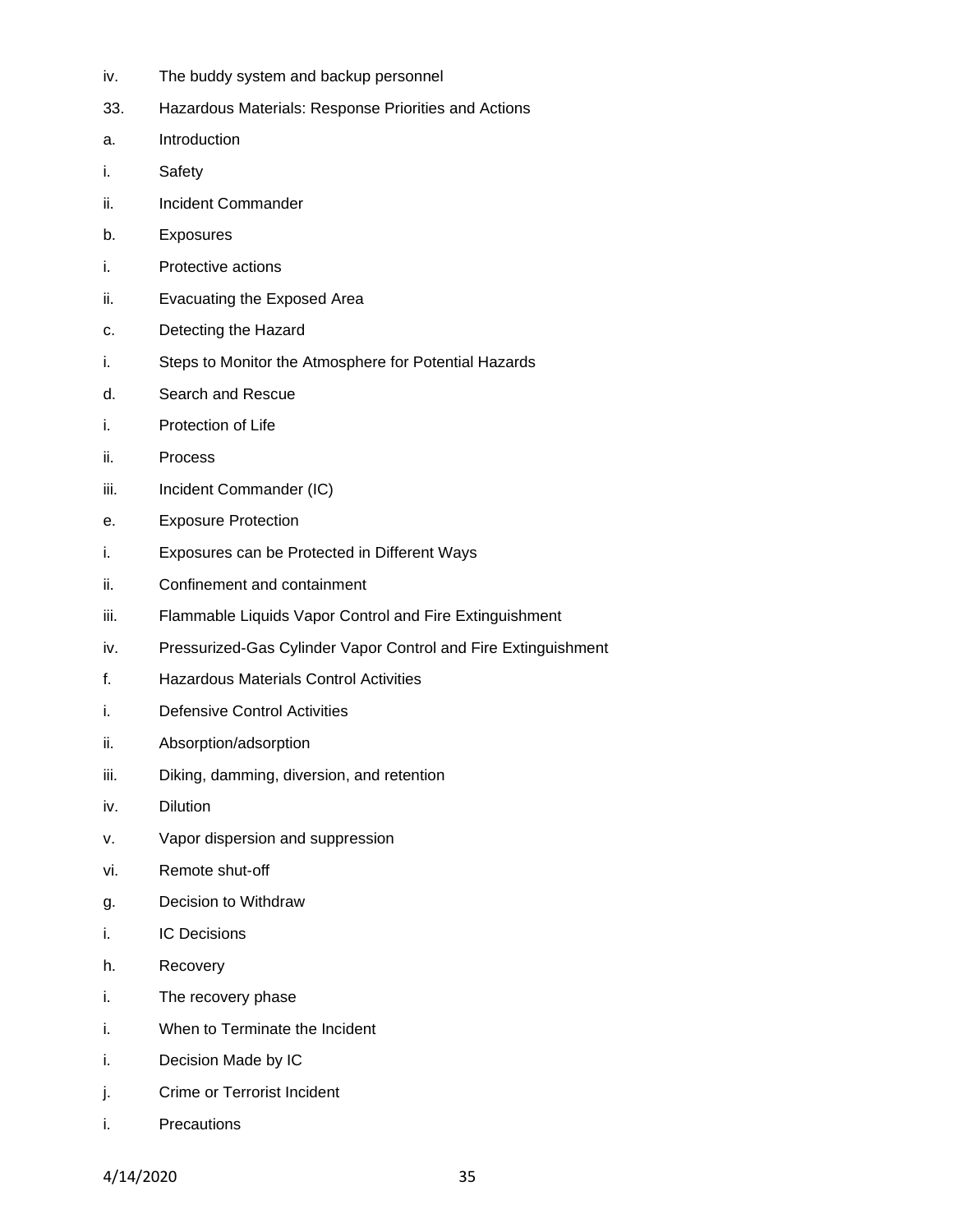- ii. Actions to Ensure Safety
- iii. Measures to Preserve Incident Evidence
- iv. Use of Photography
- v. Number of Responders Working Within the Area
- 34. Hazardous Materials: Decontamination Techniques
- a. Contamination
- i. Cross-Contamination
- b. Types of Decontamination
- i. Emergency decontamination
- ii. Gross decontamination
- iii. Technical decontamination
- iv. Mass decontamination
- c. Methods of Decontamination
- i. Absorption
- ii. Adsorption
- iii. Dilution
- iv. Disinfection
- v. Disposal
- vi. Solidification
- vii. Emulsification
- viii. Vapor dispersion
- ix. Removal
- x. Vacuuming
- d. The Decontamination Process
- i. Steps in decontamination
- ii. Medical follow-up
- 35. Terrorism Awareness
- a. Fire service response to terrorist incidents
- b. Potential Targets and Tactics
- i. Infrastructure targets
- ii. Symbolic targets
- iii. Civilian targets
- iv. Ecoterrorism
- v. Agroterrorism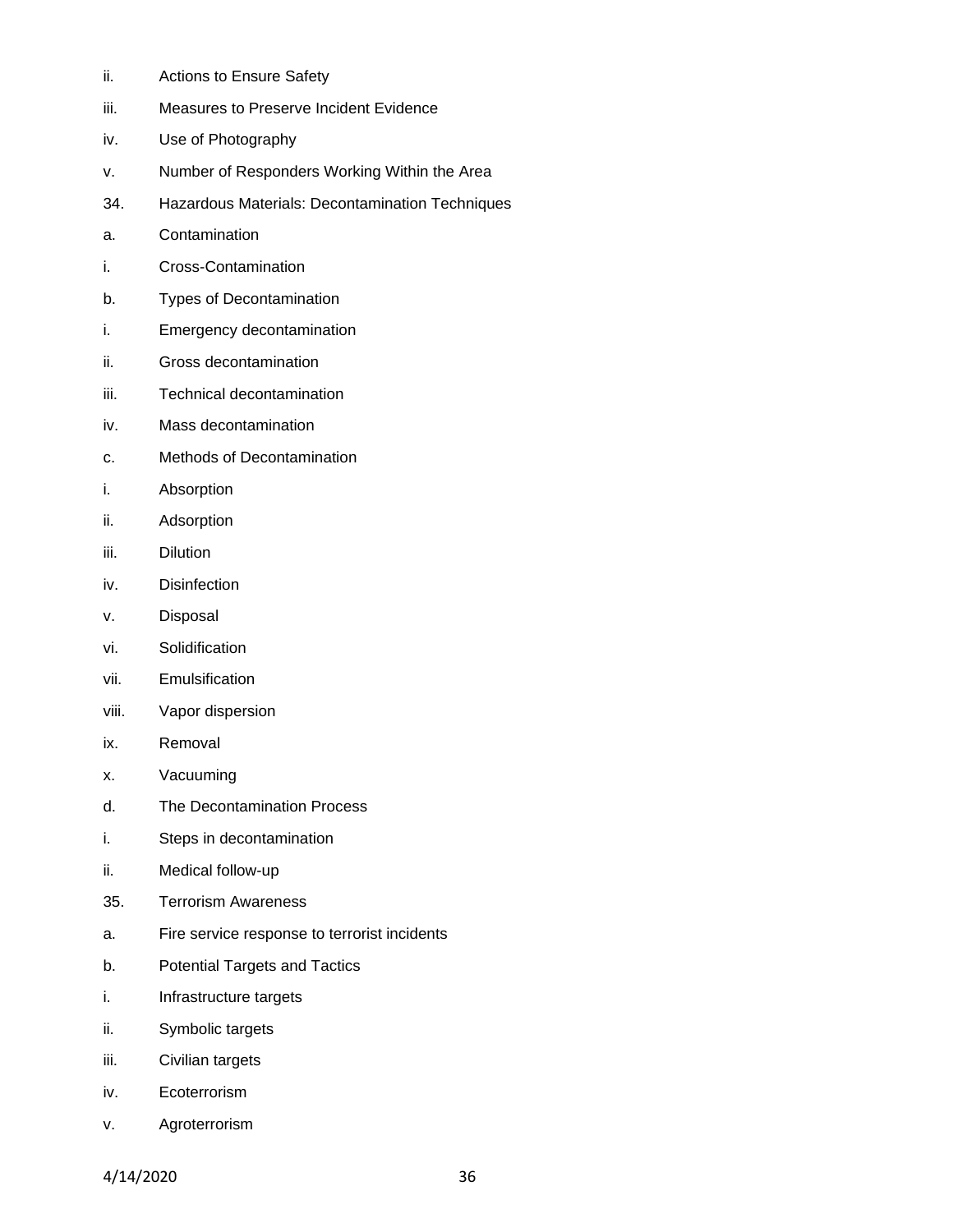- vi. Cyberterrorism
- c. Agents and Devices
- i. Explosives and incendiary devices
- ii. Chemical agents
- iii. Biological agents
- iv. Radiological agents
- d. Operations
- i. Initial actions
- ii. Interagency coordination
- iii. Decontamination
- iv. Mass casualties
- v. Additional resources
- 37. Fire Detection, Protection, and Suppression Systems
- a. Fire Alarm and Detection Systems
- i. Fire alarm system components
- ii. Residential fire alarm systems
- iii. Alarm-initiating devices
- iv. Alarm notification appliances
- v. Other fire alarm functions
- vi. Fire alarm annunciation systems
- vii. Fire department notification
- b. Fire Suppression Systems
- i. Automatic sprinkler systems
- ii. Standpipe systems
- iii. Specialized extinguishing systems
- iv. Dry chemical and wet chemical extinguishing systems
- v. Clean agent extinguishing systems
- vi. Fire fighters must use SCBA protection
- 38. Fire Cause Determination
- a. Who Conducts Fire Investigations
- i. Fire Department
- ii. Law Enforcement Authority
- iii. Investigation Assistance
- b. Causes of Fires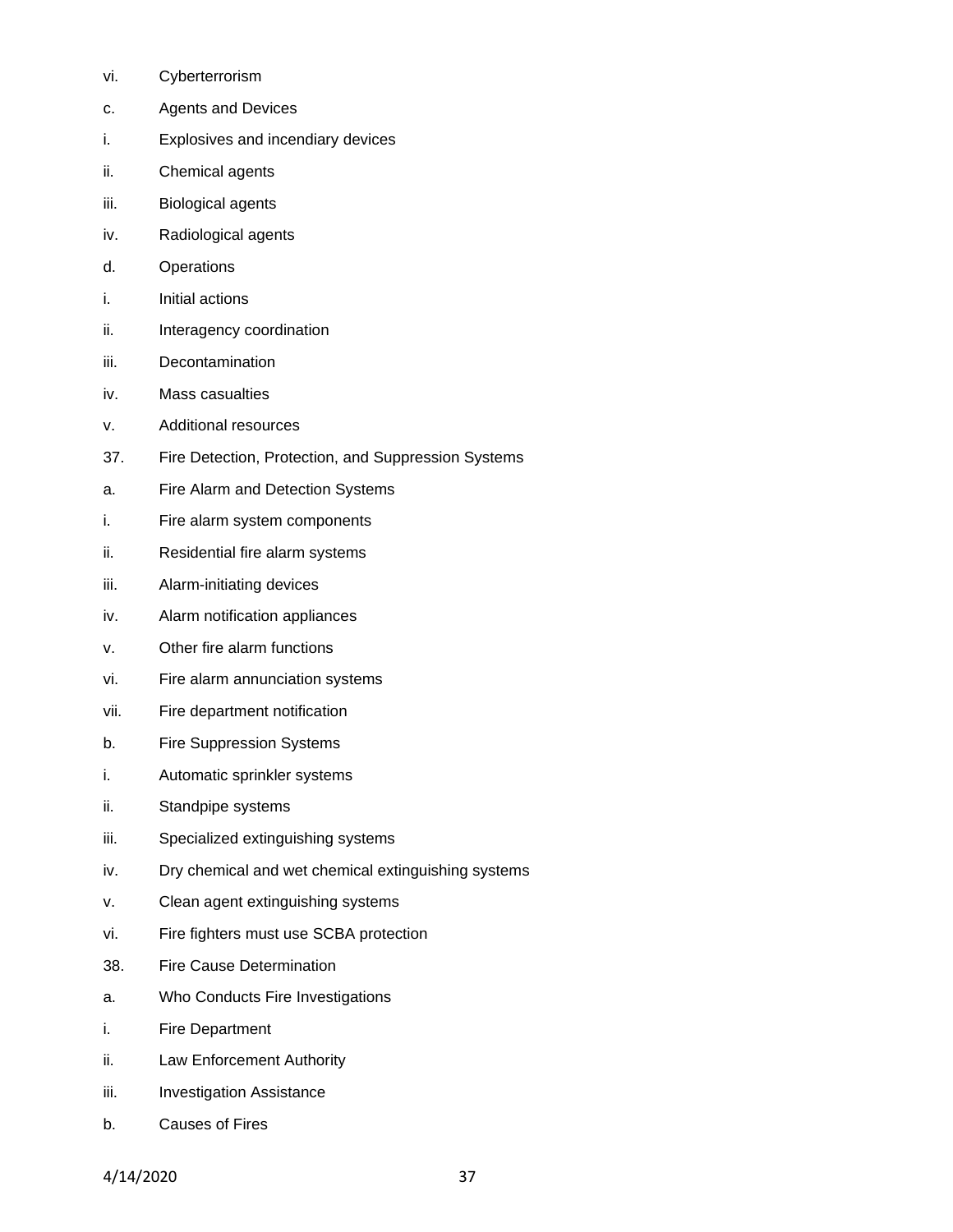- i. Point of Origin
- ii. Fire Cause Statistics
- iii. Accidental fire causes
- c. Determining the Origin and Cause of a Fire
- i. Identifying the point of origin
- ii. Digging Out
- iii. Collecting and Processing Evidence
- iv. Identifying Witnesses
- d. Observations During Fire-Ground Operations
- i. Fire Investigator
- ii. Dispatch and response
- iii. Arrival and size-up
- iv. Entry
- v. Search and rescue
- vi. Ventilation
- vii. Suppression
- viii. Overhaul
- ix. Injuries and fatalities
- e. Securing and Transferring the Property
- f. Incendiary Fires
- i. Indications of Arson
- g. Cause Determination
- h. Arsonists
- i. Pyromaniacs
- ii. Juvenile Fire-Setters
- iii. Arsonist Motives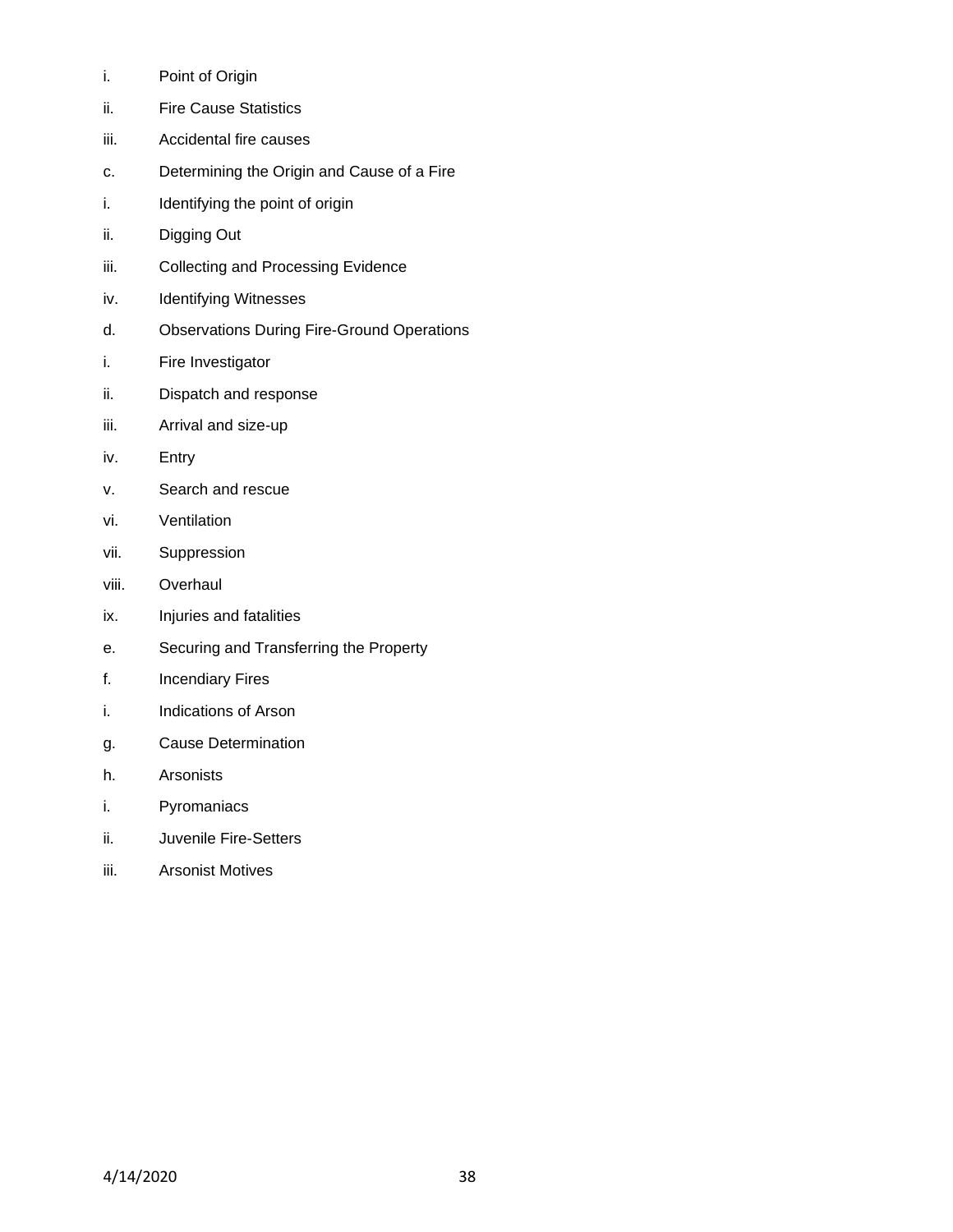### **METHODS OF INSTRUCTION:**

Lecture, discussion and documentations/simulations will serve as the medium of instruction. Audio-visual aids will be utilized as they facilitate meaningful instruction. Regular assignments will be made for out-ofclass study and research. Individual guidance will be provided as required. Skills demonstration and skill exercises.

### **OUT OF CLASS ASSIGNMENTS:**

Required Outside Hours:

Assignment Description:

Writing:

Students will write reports based on simulated fire investigations as required by State Fire Training. Given pictures of various containers, the students will identify the proper container size, product contained within and/or specific site identification numbers in written assignment, evaluated by instructor to SFT standards.

Required Outside Hours:

Assignment Description:

Reading:

Students will review fire behavior, point of origin, and cause determination in Fundamentals of Fire Fighter Skills.

Students will review hazardous materials, potential hazards, the appropriate personal protective equipment, isolation distances and the appropriate emergency response actions in in the Emergency Response Guidebook

Required Outside Hours:

Assignment Description:

Outside:

Students will practice donning personal protective equipment and tying knots and hitches.

Students will perform inspections and maintenance on tools and personal protective equipment.

### **METHODS OF EVALUATION:**

Writing assignments Percent of total grade: 20.00 % Written Homework; Fire Reports Problem-solving assignments Percent of total grade: 30.00 % Homework Problems; Lab Reports; Quizzes; State Fire Training Exams Skill demonstrations Percent of total grade: 30.00 % Class Performance/s; State Fire Training Performance Exams Objective examinations Percent of total grade: 20.00 %

State Fire Training Multiple Choice; True/False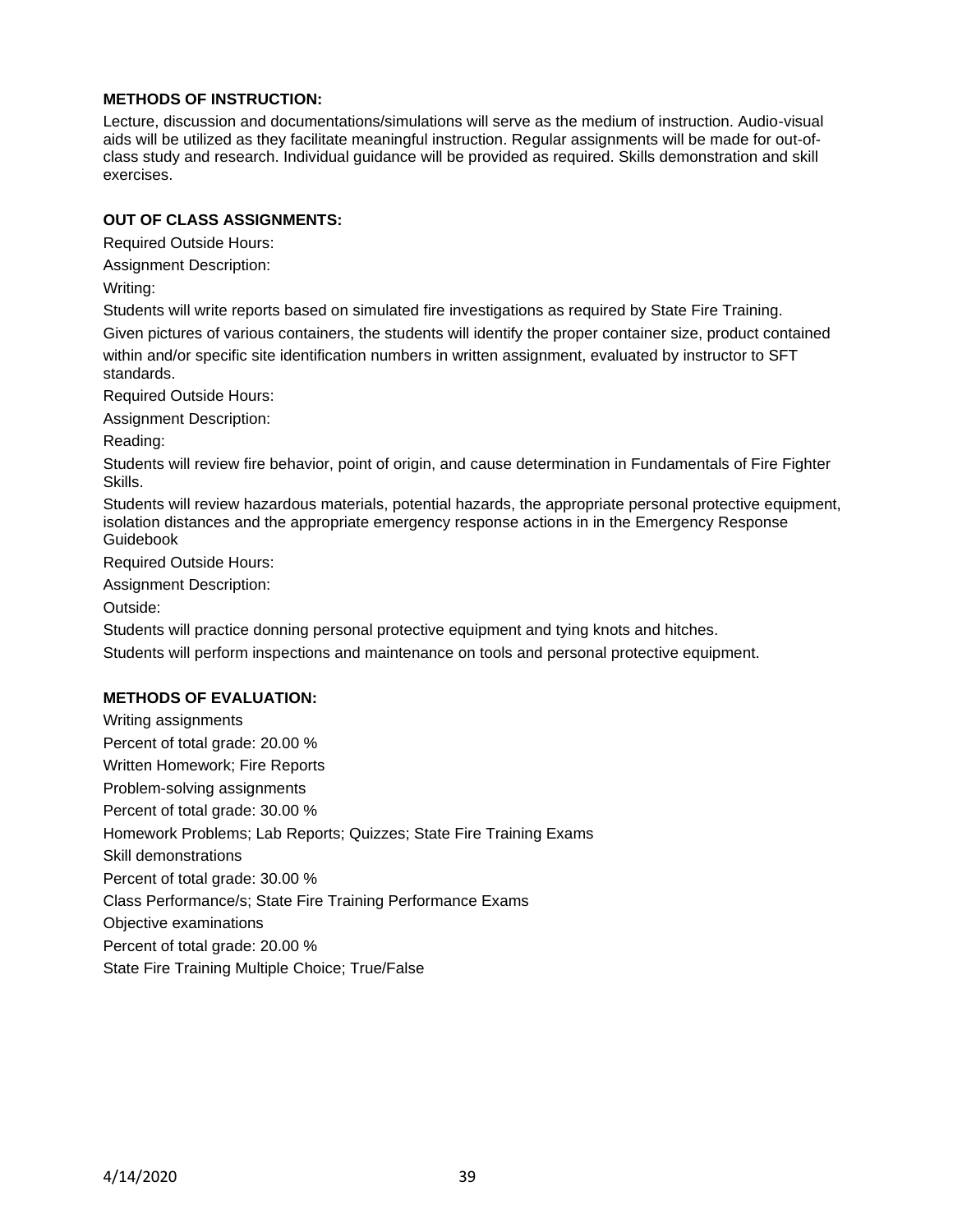# **REPRESENTATIVE TEXTBOOKS:**

International Association of Fire Chiefs and National Fire Protection Association. Fundamentals of Fire Fighter Skills Evidence-Based Practices. Jones & Bartlett Learning, LLC,2019.

State Fire Training Fire Fighter I Academy Text Book ISBN: 1284098214 Reading Level of Text, Grade: 12

# **Recommended Other Texts and Materials**

State Fire Training Fire Fighter I Curriculum 2019 o http://osfm.fire.ca.gov/training/firefighter Firefighters Handbook on Wildland Firefighting (Teie, William C, Deer Valley Press, Third Edition, ISBN: 1- 931301-16-6)

CSTI Hazardous Materials / First Responder Operational o http://www.caloes.ca.gov/for-schoolseducators/training/csti-training-support-compliance/hazardous-materials-outreach-training-program

Department of Transportation / Emergency Response Guide 2019

Low Angle Rope Rescue Operations o http://osfm.fire.ca.gov/training/pdf/LARRO.StManual.pdf The New Generation Fire Shelter, NFES 2710,

IS-100 Introduction to Incident Command System, I-100, Instructor Guide

NWCG ? S130 NFS2730 o https://onlinetraining.nwcg.gov/node/177

NWCG ? S190 NFES2901 o https://onlinetraining.nwcg.gov/node/169

SFT Fire Control 6 ? Wildland Fire Fighting Essentials o State Fire Training download

IS-100 Introduction to Incident Command System, I-100, Instructor Guide o http://training.fema.gov/EMIweb/IS/is100lst.asp

IS-700 National Incident Management System, An Introduction, Instructor Guide o (http://training.fema.gov/EMIWeb/is/is700alst.asp)

IS 800 National Incident Management System o https://training.fema.gov/is/courseoverview.aspx?code=IS-800.b

IS 800 National Incident Management System o https://training.fema.gov/is/courseoverview.aspx?code=IS-800.b

SFT - Vehicle Extrication o http://osfm.fire.ca.gov/training/pdf/Curriculum/VehicleExtrication-CoursePlan.pdf

SFT Fire Fighter Survival Manual o http://osfm.fire.ca.gov/training/pdf/FFSurvival.StManual.pdf

NIMS Incident Command Field Guide o http://www.informedguides.com/nims-community/

Cal Fire ? Handbooks o http://calfireweb.fire.ca.gov/library/handbooks/ o Section 4300 Wildland Fire Training Sections

Firefighter Functional Fitness o http://firefighterfunctionalfitness.com/